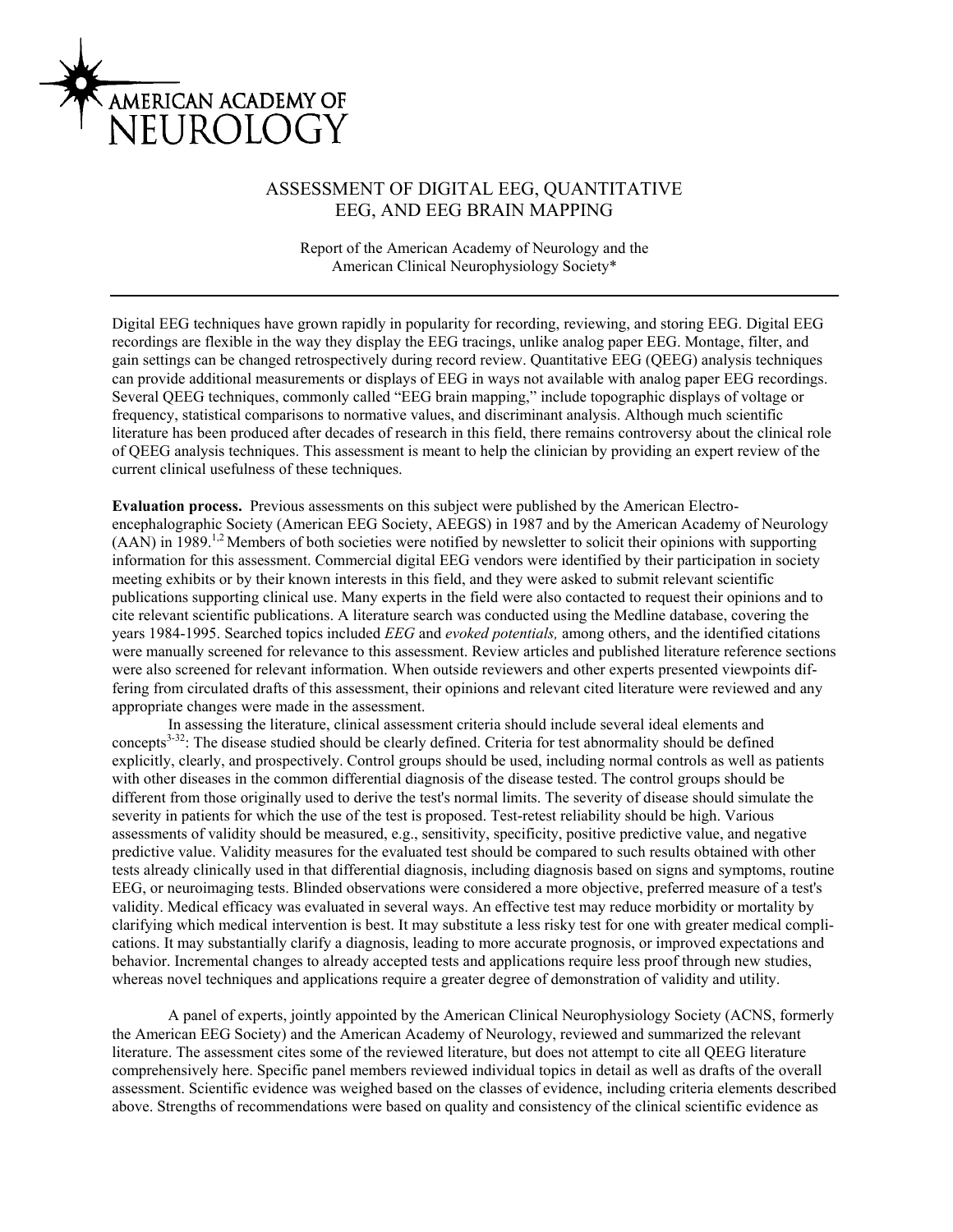well as the magnitude of the medical efficacy and costs. Possible conflict of interest by study authors was also considered in cases where the authors were involved in commercializing their techniques.

Eventually a draft of this assessment was circulated to many experts in the field, a group of practicing neurologists, and other societies. Their advice about the assessment was taken into consideration in preparation of the final draft of the document.

Various gold standards were considered, depending on the clinical question for which a test was being evaluated. This assessment covered a wide variety of clinical settings. QEEG is inseparably bound together with routine EEG. These two often needed to be considered together for the purposes of the assessment, sometimes specifically assessing whether QEEG offers net advantages over routine EEG in existing diagnostic paradigms. Where routine EEG is not now a part of the usual diagnostic evaluation, the results of QEEG studies were compared against the existing standards for those diagnoses, e.g., using signs, symptoms, neuroimaging results, etc.

**General comments and nomenclature.** Terms in use in this field include "digital," "paperless," and "quantitative EEG" as well as "EEG brain mapping." The table describes relationships among these various terms.

 I. *Digital EEG is* the paperless acquisition and recording of the EEG via computer-based instrumentation, with waveform storage in a digital format on electronic media, and waveform display on an electronic monitor or other computer output device. The recording parameters and conduct of the test are governed by the applicable standards of the ACNS guidelines and are identical to or directly analogous to those for paper EEG recordings.<sup>33</sup>

#### *Table Nomenclature for digital and quantitative EEG*

 Digital EEG Quantitative EEG (QEEG) Signal analysis Automated event detection Monitoring and trending Source analysis Frequency analysis Topographic displays ("brain maps") Statistical analysis Comparisons to normative values Diagnostic discriminant analysis

Ideally, digital EEG creates a recording on a digital medium without loss of anything except the paper itself. In practice, there may be some loss of detail especially at the lower sensitivity settings. Digital EEG also allows for simple but extremely useful digital utilities such as post hoc changes in filters, horizontal and vertical display scale, and montage reformatting that allow greater flexibility in reading the EEG. These tools allow for better visual reading of the record than can be achieved with an analog paper record. Network storage allows access from remote sites. New improved derived references can be calculated and used, and very large numbers of recording channels can be processed and managed.34 Digital EEG is an excellent technical advance and should be considered an established guideline for clinical EEG.

 II. *Quantitatiue EEG (QEEG)* is the mathematical processing of digitally recorded EEG in order to highlight specific waveform components, transform the EEG into a format or domain that elucidates relevant information, or associate numerical results with the EEG data for subsequent review or comparison.

 II.A. *Signal analysis* is the quantitative measurement of specific EEG properties or a transformation of the raw, digitally recorded EEG signal into numerical parameters other than the traditional amplitude versus time. Several types of measurements or analyses can be made.

 II.A.1. *Automated event detection* is the use of mathematical algorithms to detect or identify events or abnormalities that the computer has been instructed to bring to the attention of medical personnel. No alteration is made in the raw EEG data, except optional data compression. This is used typically in long-term EEG recordings for spike and seizure detection.

 II.A.2*. Monitoring and trending EEG.* This technique uses mathematical algorithms to extract parameters from the raw data that summarize the important aspects of the EEG. The medical personnel can then be presented with simplified graphical displays of these trended parameters. Alterations of the trends may prompt the users to review in detail specific portions of EEG data. This is used typically in neurophysiologic monitoring applications in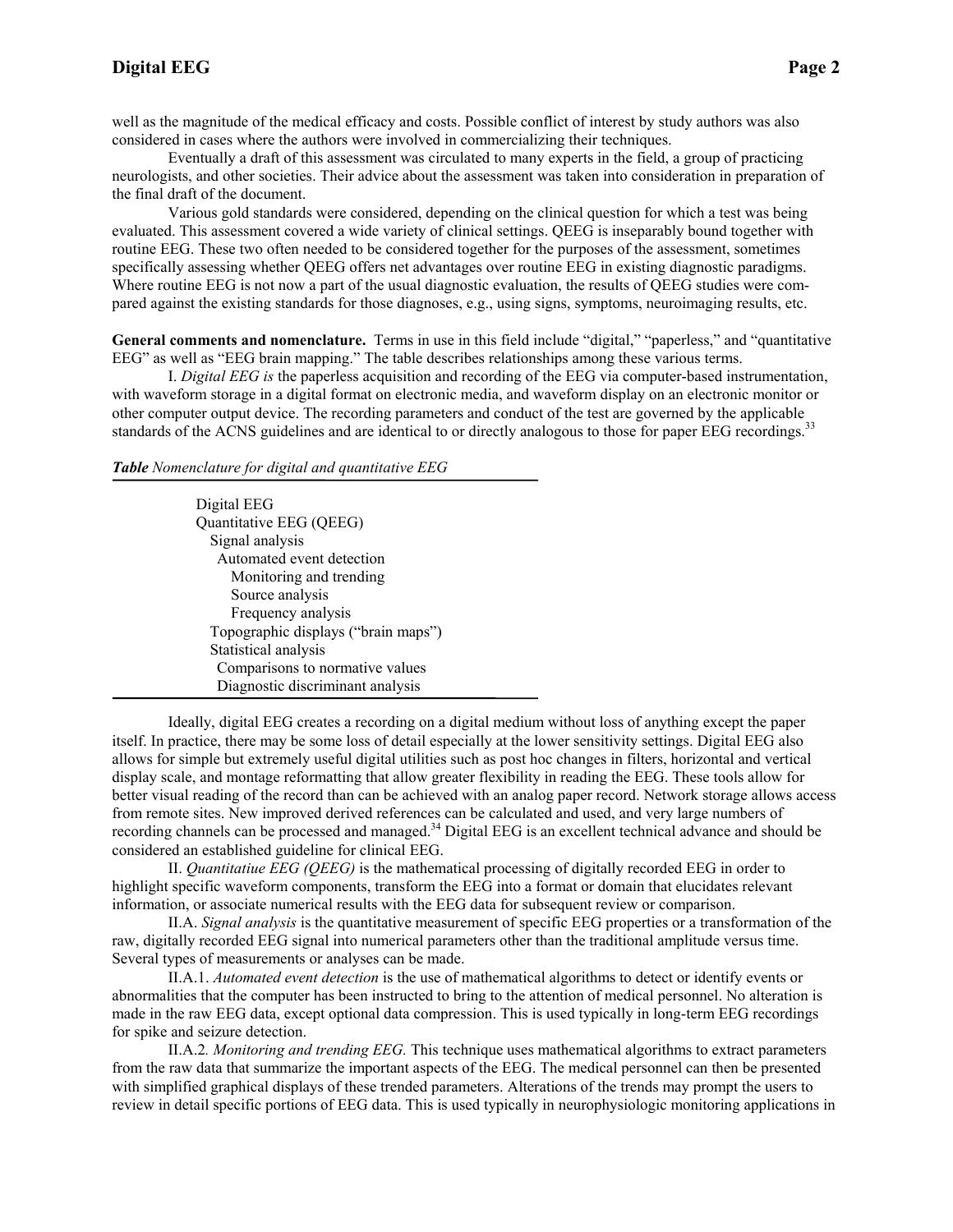the OR or ICU.

 II.A.3. *Source analysis* is a form of mathematical analysis in which the recorded EEG values (typically scalp voltage values from an epileptiform abnormality) are compared with predetermined models of possible EEG generators. The analysis may specify the location, orientation, strength, and number of the possible sources of the analyzed spike or other EEG feature.

 II.A.4. *Frequency analysis* converts the original EEG data into a representation of its frequency content. The magnitude corresponds to the amount of energy that the original EEG possesses at each frequency. An example of the use of frequency analysis is to look for evidence of excess slow activity. *Coherence analysis* uses calculations similar to frequency analysis to obtain information about the temporal relationships of frequency components at different recording sites, typically for evaluation of seizure origin. The results of signal processing, such as frequency analysis, may be displayed as a table of numbers, a multidimensional graph, or a topographic display (see below).

 II.B. *Topographic EEG displays* can present visually a spatial representation of raw EEG data (i.e., voltage amplitude) or a derived parameter (e.g., power in a given frequency band, or peak latency). Typically, the parameter under study is mapped onto a stylized picture of the head or the brain, but may be mapped onto an anatomically accurate rendering of the brain, such as a three-dimensional volume-reconstructed MRI. Amplitude at a given anatomic site is ordinarily represented as a color or intensity, and amplitudes at unmeasured sites are interpolated to present a smooth display. These displays can highlight some spatial features of the EEG. These representations are often collectively referred to as *EEG brain maps.* This term, in this context, should not be confused with functional cortical brain mapping by direct electrical cortical stimulation or with brain mapping by neuroimaging techniques, which have no direct relationship to EEG brain mapping.

 II.C. *Statistical analysis* compares variables derived from the digitally recorded EEG between groups of people or between a patient and a group. These comparisons may be carried out on individual variables (e.g., the alpha frequency) or on many variables using appropriate multifactorial statistical methods. Spatial aspects may be included, e.g., by statistical comparison of topographic EEG maps.

II.C.1. *Comparison to normative values* uses group statistics to determine whether a parameter (or parameters) measured on an individual patient lies inside or outside the range of normal values. Statistical techniques employed may be simple thresholds based on the mean and standard deviation of a "normal" distribution. More advanced techniques may encompass age-adjusted norms, bayesian statistics, etc.

 II.C.2. *Diagnostic discriminant analysis* gathers selected parameters for several different patient diagnostic subgroups, as well as for controls. A discriminant function can be mathematically determined that ascribes certain patterns of these parameters to each patient group. The technique then compares the pattern of the EEG parameters derived from one patient to all of the relevant patient groups to determine with which diagnostic group the patient's EEG is statistically most closely associated.

*Problems.* Despite such potential advantages, QEEG's clinical usefulness is now quite limited, although it has substantial potential for future applications. At this time, most scientific reports more convincingly have demonstrated research applications rather than clinical applications. Among the reports suggesting clinical utility, few have been prospectively verified or reproduced, and some conflict with others. Techniques used in QEEG vary substantially between laboratories, and any clinical usefulness found with one specific technique may not apply when using a different technique. Many technical and clinical problems interfere with simple clinical application. Traditional EEG artifacts can appear in unusual and surprising ways, and new artifacts can be caused by the data-processing algorithms. Some artifacts, such as eye movements, are common in the EEG, and even subtle ones will produce highly significant QEEG abnormalities if they go unrecognized. Abnormal activity such as epileptiform spikes may be overlooked, considered artifactual, or misinterpreted. Transient slowing can be missed. The computer may score as "abnormal" some EEG activity known to have no clinical importance, such as mu, or slow alpha variant.

 Automated assessment of normality must take into account the subject's age, state of alertness, and other facts. But, ways to accomplish this are not yet well defined in any way that has been widely accepted or consistently applied. These problems are compounded when the patient is receiving medication that alters the EEG. Substantial unresolved statistical issues are critical in automated assessment of normality. Because of these problems, EEG brain mapping and other QEEG techniques are very predisposed to false-positive errors, i.e., erroneously identifying normal or normal variant patterns as "abnormalities." Experienced users are aware of these problems, which represent challenges especially for less-experienced interpreters. These difficulties have been reviewed elsewhere, along with the controversy about their impact on potential clinical utility.<sup>35-57</sup>

Prospective evaluation of EEG discriminant analysis has not yet demonstrated its practical use in clinical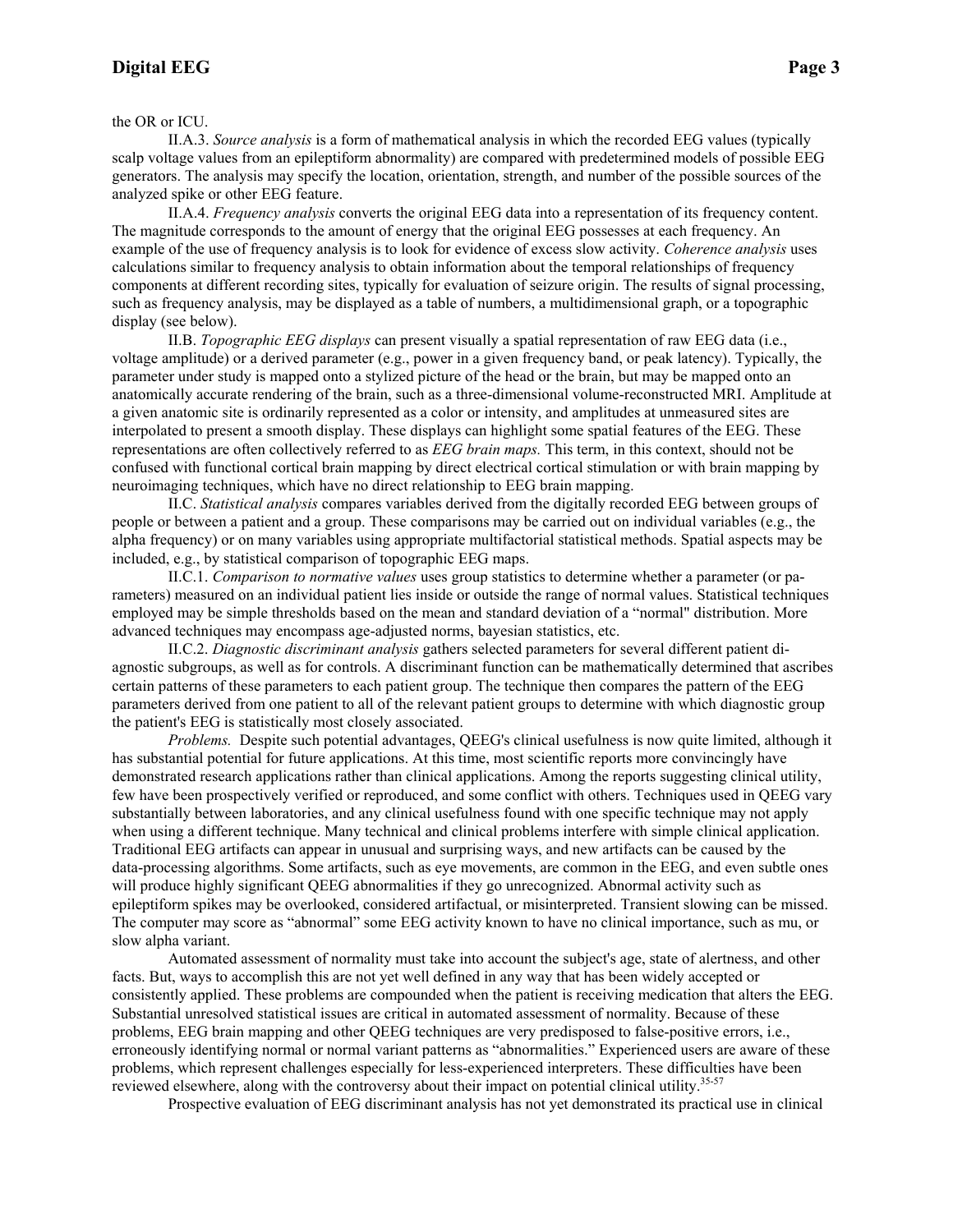differential diagnosis. Some studies have shown very interesting positive results, but these still await prospective assessment of clinical utility. Substantial variability in EEG features occurs among normal subjects as well as among patients with specific disorders, so that the discriminant matching of EEG features may be very difficult in practice. Mistaken diagnoses can readily occur in such QEEG discriminant analyses.58 When drowsiness occurs, or if the patient is taking certain medications, the tests are invalid. Drowsiness can mimic disease in EEG or QEEG. Even well-established routine EEG abnormalities such as focal slowing are generally nonspecific as to cause or disease.

 A common mistake occurs when running a large battery of QEEG tests, sometimes encompassing hundreds or even thousands of individual statistical assessments on one patient. In this setting, many statistically positive "abnormalities" will occur by chance alone in normal subjects. These false-positive "abnormalities" average about 5% of the number of statistical tests run in some applications, but can reach 15 to 20% in some individual normal control subjects.<sup>59</sup> Many changes seen statistically are generally now regarded as clinically meaningless, e.g., diffusely decreased delta or increased beta. Others are controversial and still have no well-established clinical role, e.g., changes in coherence. Some retrospective and statistical analyses of coherence have shown interesting, positive results that await prospective validation in clinical practice. Given the complexity of studies or tests with very large volumes of statistical testing, some of these problems may be avoided by using QEEG techniques to ask a few specific measurement questions that are likely to be clinically meaningful, e.g., to localize or identify increases in slow-wave activity.

Many common QEEG mistakes have been reviewed by Duffy et al.,<sup>46</sup> along with recommendations for controlling some of the difficulties. That review expresses some overly optimistic opinions about the clinical utility of QEEG. In general, the review's many specific technical suggestions and precautions are quite appropriate.

 Visual and auditory long-latency evoked potentials have also been used along with EEG brain mapping techniques.60-81 At present, insufficient information is available about evoked potential topographic mapping and statistical normative scoring to assess its normal variants, normal limits, effects of medication, and other relevant technical and patient-related factors. No well-designed, prospectively verified clinical studies have demonstrated the clinical utility of topographic mapping of long-latency evoked potentials for diagnosis in clinical settings. When statistical methods (e.g., z-scores) do detect changes in topographic maps of long-latency EP amplitudes, the reader may not be able to differentiate between chance events, normal variants, and true pathology.

 Overall, the problems of QEEG were weighed against its positive values. In some circumstances, QEEG has some positive values, but they are outweighed by the substantial problems encountered in trying to use the tests clinically. In other circumstances, QEEG's positive values outweighed its disadvantages, leading to positive recommendations for use. In the latter case, these positive values outweigh the technique's problems only when used in expert hands and with good clinical judgment.

**Clinical settings.** *Epilepsy.* Routine EEG is an established test commonly used in the clinical evaluation of patients with epilepsy. EEG testing can help to locate an epileptic focus or suggest the type of epilepsy. Some QEEG methods have built on that established role. Routine EEG, EEG brain mapping, and other QEEG techniques cannot diagnose whether a patient has epilepsy.

Spike and seizure detection. Digital spike and seizure detection can identify candidate events that might be epileptic spikes or seizures, although frequent false-positive detections occur The clinical use of any spike or seizure-detection algorithm must balance sensitivity against specificity. In long-term EEG monitoring records of outpatients, inpatients, or ICU patients, candidate spikes or seizures are selected automatically and saved for subsequent professional visual review and confirmation. This data reduction method is a valuable time-saving tool, especially in recordings lasting one or several days. Studies <sup>82-104</sup> include multiple well-designed, controlled studies comparing digital detection to detection by visual review as the standard. Sensitivities were often better than 80 to 90%, although specificity remained poor. The clinical rationale seems clear. General clinical use in the community has been very positive.

 Such monitoring and automated seizure detection can also identify nonconvulsive seizures occurring among ICU patients at risk for such complications, prompting early clinical intervention.<sup>98-l00,l05</sup> For ICU patients requiring neuromuscular blockade while intubated, EEG monitoring may be the only way to detect convulsive status epilepticus.<sup>106</sup> Nonconvulsive seizures can also present with a diminished state of consciousness, potentially mimicking other types of encephalopathy.<sup>107-113</sup>

Spike dipole analysis. Quantitative analysis of the spatial and temporal character of spike voltage fields and subsequent equivalent dipole modeling can suggest the location of the cortical generators, the presence and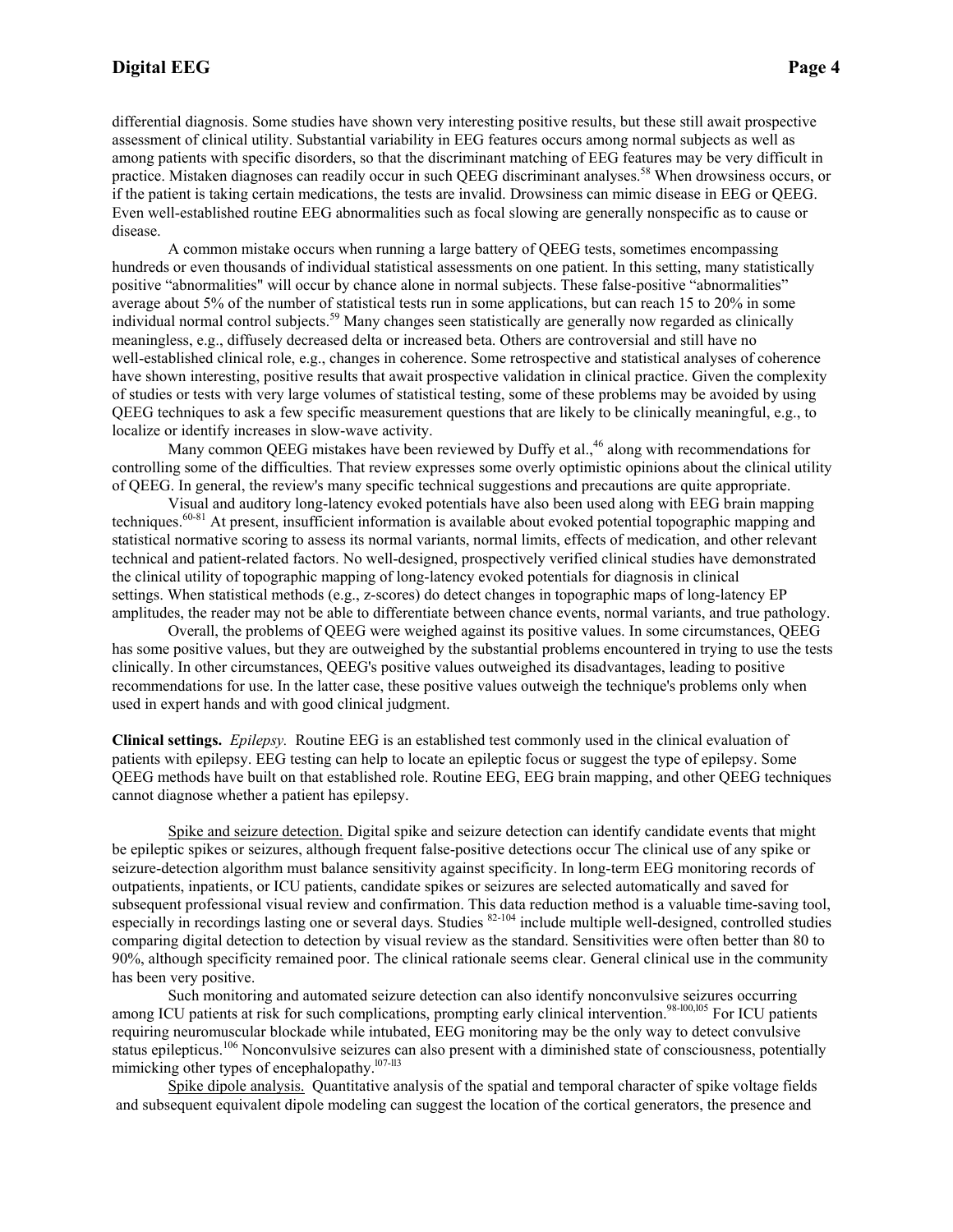direction of propagation, and the existence of multiple separate spike sources. While sometimes available from routine visual review of EEG traces, this information can be estimated more confidently by combining visual review with voltage mapping and source modeling of individual or averaged spikes. Although dipole solutions obtained are not mathematically unique and the localization is not anatomically precise, these techniques appear useful in the noninvasive evaluation of candidates for epilepsy surgery. In particular, certain characteristic scalp voltage fields of epileptic spikes and ictal discharges are likely to have a mesial-basal temporal source, whereas other fields are likely to have a lateral temporal cortical origin.114-121 If a sufficient area of the mesial-basal temporal cortex is involved in generating a spike discharge, the discharge can be recorded at the scalp whereas smaller mesial-basal spike discharges may not be accompanied by distinguishable scalp fields.<sup>122</sup> Caution must be exercised because erroneous localization can occur even for experienced users due in large part to the simplified spherical head model commonly used.<sup>123</sup> The well designed studies of this specific technique are few but consistent and confirmed in follow-up postoperatively. The clinical rationale seems clear. Control testing for evoked potential known cortical generator sites has confirmed the technical accuracy of dipole localization. The use of dipole analysis seems sufficiently demonstrated to warrant its clinical use in patients undergoing evaluation for surgical therapy for epilepsy.

 In other clinical settings, it has not been demonstrated to be sufficiently clinically useful to warrant general clinical use at this time. In benign rolandic epilepsy of childhood (BREC), quantitative spike voltage analysis can determine field complexity and dipole model stability. These data have shown diagnostic value in differentiating "typical" from "atypical" BREC and complex partial epilepsy, a distinction that carries substantial prognostic and therapeutic significance.<sup>[24-127</sup> Here, though, the clinical use is somewhat unclear overall. Further follow-up studies seem warranted on these other uses of dipole analysis, to clarify the prospective clinical utility and the reliable impact, if any, on patient care management or counseling.

Secondary bilateral synchrony. Some quantitative techniques can help differentiate primary generalized discharges from secondary bilateral synchrony by looking for small, reproducible interhemispheric timing differences in such discharges and the characteristic distribution of maximal activity.<sup>128-132</sup> This differentiation may help guide the choice of the best antiepileptic medication as well as aid presurgical localization. This potentially useful application has not yet been demonstrated to be sufficiently clinically useful to warrant general clinical use.

Frequency analysis and fast activity. Regional or focal EEG slowing or diminished fast background activity has long been valued as a means to help lateralize an epileptic focus. Quantitative frequency analysis can occasionally identify and lateralize or localize EEG features that are subtle and might be overlooked on routine visual EEG inspection.<sup>71,72,133-137</sup> Attempts to use evoked potentials for lateralization have met with mixed success, and this is not yet sufficiently reliable for routine clinical use.<sup>71-72,138</sup> In recordings from implanted electrodes, digital EEG with a high sampling rate and high filters above 150 Hz can highlight very high frequency actinity,<sup>139-141</sup> which can be difficult to detect on traditional paper EEG recording. Interpretation of these slow and fast rhythms would be considered a part of the interpretation of the digital EEG per se, rather than a separate diagnostic procedure.

 Overall, on the basis of Class II evidence and several Class I studies, QEEG is considered an established adjunct to digital EEG for screening for possible spikes or seizures in long-term monitoring and ambulatory recording, to facilitate subsequent expert visual EEG interpretation.

 QEEG topographic voltage analysis with dipole analysis may be useful in pre-surgical evaluations as an addition to digital EEG (Class II evidence, as a possibly useful test).

 *Cerebrovascular disease.* In cerebrovascular disease, several EEG frequency parameters are highly correlated with regional blood flow or metabolism. When used by skilled professionals experienced in EEG interpretation, sensitivity and specificity are high for detection of ischemia-related cerebral impairment or similar focal impairment.<sup> $142-157$ </sup> These studies show sensitivity generally greater than 80% with good specificities, false-positive rates below 5 to 10%, and correlations of  $r > 0.7$  between EEG and blood flow in ischemic and nonischemic regions. Many were controlled, well-designed studies, some of which were prospective and blinded and which showed that QEEG could detect reliable focal features that were missed on initial visual review of the routine EEG. These tests can be quite abnormal even when the CT is still normal, such as in the first 1 to 3 days after stroke or when the degree of ischemia is mild enough to cause dysfunction without infarction. However, EEG anatomical localization is very much inferior to that found with CT or MRI. As with routine EEG, QEEG changes are unable to differentiate infarction from hemorrhage, tumor, or other focal cerebral lesions.<sup>158</sup> Little has been published on how these QEEG tests could affect the diagnosis or treatment of individual patients. For most patients with cerebrovascular disease, CT or MRI remains the test of choice. In general, therefore, QEEG has no clear medical indication in evaluations of patients with cerebrovascular disease when MRI, CT, and routine EEG are already available but are nonlocalizing or noncontributory. Exceptions warranting possible EEG, with or without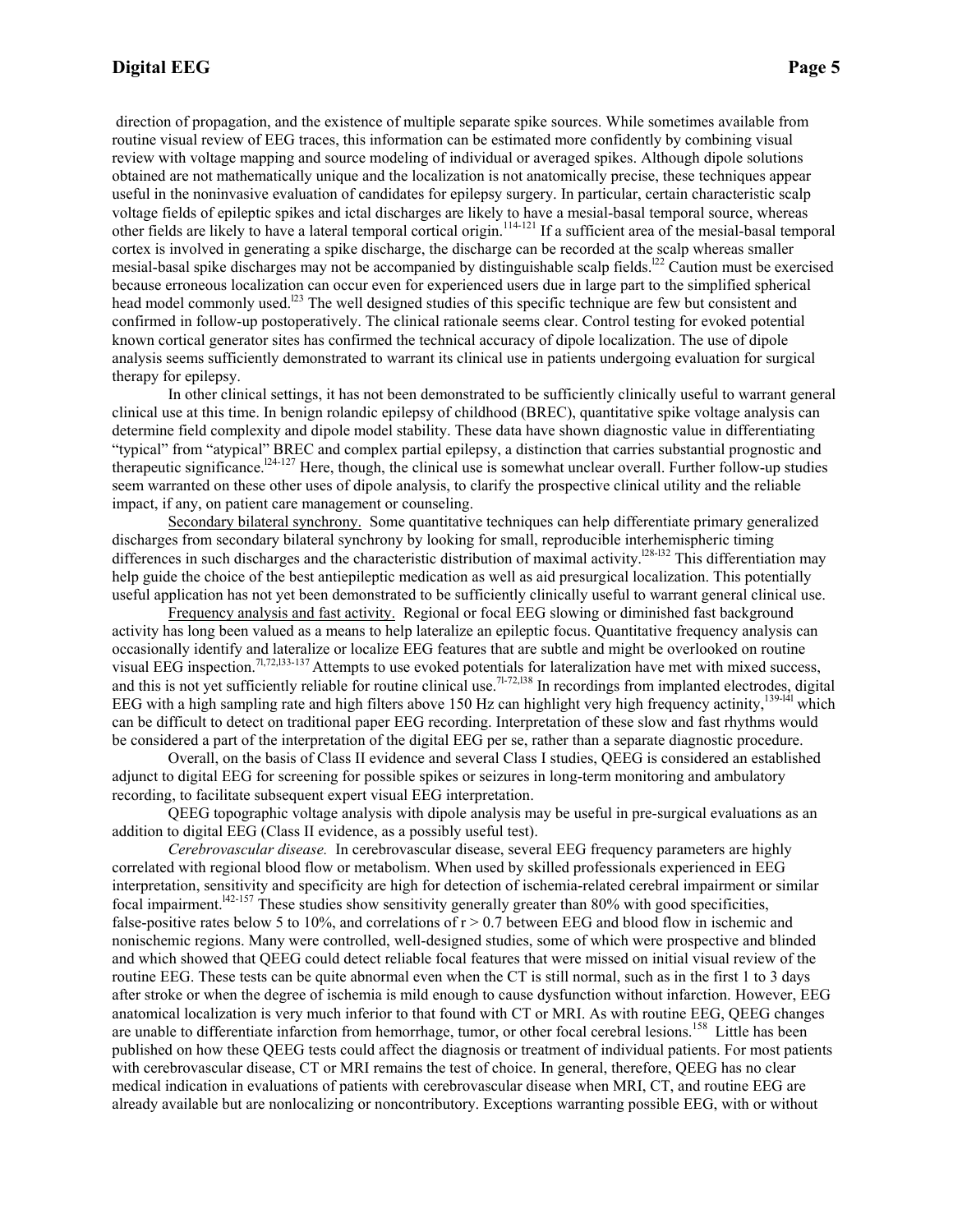QEEG, are certain patients for whom MRI or CT is not available in their community; or patients who are too ill to travel to a neuroimaging location; or patients in whom the neuroimaging tests are nonlocalizing, but substantial clinical suspicion of focal cerebral dysfunction remains. EEG is clinically warranted among some cerebrovascular disease patients who have additional clinical problems or complications such as coma or possible seizures.

 Based on Class II and III evidence, QEEG in expert hands may possibly be useful in evaluating certain patients with symptoms of cerebrovascular disease whose neuroimaging and routine EEG studies are not conclusive (Type B recommendation).

*Monitoring in the OR and ICU.* In continuous OR or ICU monitoring, such as during carotid endarterectomy, continuous trending of EEG frequency analysis may supplement routine EEG to identify and to measure clinically meaningful changes more reliably.159-161 Trending can graphically demonstrate physiologic changes in a way that is sometimes easier to appreciate, especially when seeking gradual change over very long time periods.

 For ICU patients at high risk for ischemic stroke, acute intracranial bleed, vasospasm, critically elevated intracranial pressure (ICP), or related ischemia, continuous monitoring of EEG has been used. Monitoring can identify complications in time to initiate therapy, thereby preventing some long-term neurologic sequelae. It can also provide feedback on therapy, allowing titration of barbiturates given for deliberate burst-suppression, antiepileptics given for nonconvulsive status, mannitol given for increased ICP or other therapeutic interventions. Quantitative monitoring may also help to separate variable-reactive EEG from monotonous-nonreactive EEG, thereby substantially enhancing accuracy of prognosis. In the ICU, such EEG monitoring often uses frequency analysis trends to supplement the routine analog or digital EEG collection, allowing quick identification of changes from trends while retaining the original digital EEG tracings for interpretation by an experienced EEG reader. Such uses have been verified in several large prospective trials and other studies.<sup>98-100,162-183</sup> Many of these are well-designed studies clearly demonstrating clinically useful results not obtainable in any other way. Continuous monitoring of the brain in this way is able to detect some types of common neuro-ICU complications, such as nonconvulsive status epilepticus or early ischemia, which would not be detected and diagnosed by occasional 20-minute-long routine EEGs or careful clinical neurologic examination or neuroimaging tests. Long-term follow-up studies demonstrated very substantial outcome differences predicted by EEG monitoring. The clinical rationale for use of these techniques seems clear.

 On the basis of considerable Class II evidence, EEG seizure detection and frequency analysis is considered established as a practice option when used as an adjunct to routine or digital EEG for continuous brain monitoring by frequency trending in the OR or ICU to detect early acute intracranial complications, and for screening for possible epileptic seizures in high-risk ICU patients (Type B recommendation).

*Dementia and encephalopathies.* In dementia evaluations, the finding of focal or generalized EEG background slowing does strongly suggest an organic basis rather than depression. QEEG parallels the long-established role for routine EEG in the detection of diminished alpha and increased slowing in delirium and dementias. EEG frequency analysis sometimes allows confident detection of excess slowing to be appreciated and measured more readily than does routine EEG alone.<sup>184-208</sup>

 EEG frequency analysis tests cannot yet reliably distinguish between the types of dementia, in contrast to some specific routine EEG wave patterns that are highly suggestive of certain encephalopathies or dementing disorders. Most EEG changes in dementia can be seen on routine EEG testing, and so the additional clinical usefulness of QEEG remains limited. The sensitivity of EEG, with or without frequency analysis, is high for moderate-to-severe dementia, and the degree of QEEG or routine EEG abnormality corresponds to the degree of dementia and likelihood of disease progression. Neural net classifiers have met with initial success in separating patients with mild-moderate Alzheimer's disease from normal controls,<sup>209</sup> or a mixed group of patients with dementias from normal controls,<sup>210</sup> but these tools still require prospective testing in actual clinical situations. In one study, EEG frequency analysis along with positron emission tomography (PET) gave better diagnostic sensitivity for dementia than did either test alone.<sup>211</sup> Changes in EEG coherence also have been reported in dementias,<sup>204,212,213</sup> but there is not yet a prospective validation of clinical utility for coherence testing, nor a resolution of the question about whether this provides any useful information beyond the known frequency analysis changes per se. The clinical role for QEEG frequency analysis is limited to patients for whom the possibility of dementia remains an unresolved clinical problem even after an appropriate history and physical examination, and after obtaining neuroimaging testing, blood work, or routine EEG as appropriate for evaluation of dementia. For such patients, increased relative theta or other specific slowing may be due to an organic disorder of memory and cognition, as opposed to depression, anxiety, or other causes of the cognitive complaints.

 Latency delay in the P300 long-latency auditory evoked potential, without topographic mapping, has been found useful for detection of dementias such as Alzheimer's disease.<sup>204,214-216</sup> The P300 is useful when the organic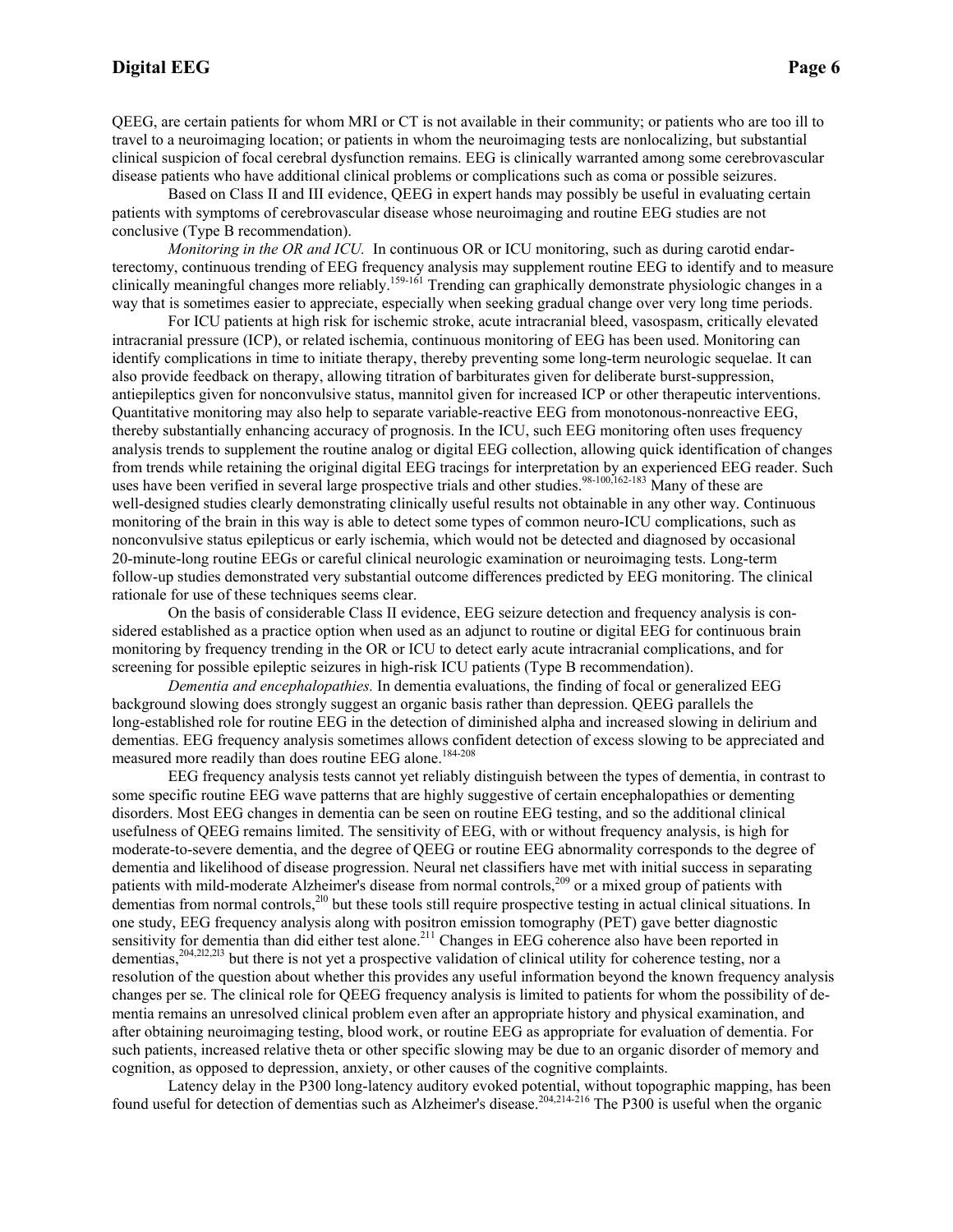nature of cognitive complaints remains in question after routine examinations and tests have been carried out. The P300 latency delays are strongly correlated with PET hypometabolism in early Alzheimer's.<sup>217</sup> In early Alzheimer's disease, the P300 may also show a selective loss of the posterior scalp components.<sup>218-219</sup> Multichannel P300 recordings with topographic mapping may help clarify scalp potential distributions and help to separate the P300 waves from eyeblink artifact, alpha waves, or other confounding factors. Topographic P300 changes have been observed in a wide variety of disorders<sup>220</sup> and so are still considered nonspecific in nature. As such, P300 latency delay remains the accepted criteria for assessing abnormality in P300 testing, even when multichannel recording is used.

 The degree of slow EEG activity quantified by frequency analysis does correspond to the degree of hepatic encephalopathy<sup>221-224</sup> and is predictive of long-term outcome with or without liver transplantation. However, clinical usefulness in this setting remains unclear because QEEG results rarely influence clinical management, and because a large number of other factors influence and predict outcome.

Routine EEG has a role in some psychiatric evaluations.<sup>225</sup> EEG can identify slow wave or epileptiform abnormalities, which may occur in delirium, dementia, intoxication, and other syndromes involving gross central nervous system impairment.<sup>226</sup> Except as described above, the addition of quantitative analysis (QEEG) has not yet been demonstrated to have value beyond that of routine EEG.

 Overall, routine EEG has long been an established test used in evaluations of dementia and encephalopathy when the diagnosis remains unresolved after initial clinical evaluation. Based on Class II and III evidence, QEEG in expert hands may possibly be useful in evaluating certain patients with dementia or encephalopathy whose neuroimaging and routine EEG studies are not conclusive (Type B recommendation).

*Head injury.* Several published studies have addressed EEG brain mapping and other QEEG analysis techniques in patients with head injury. Some reports are uncontrolled, unblinded, or retrospective observations, which are difficult to use for assessing clinical utility.<sup>227-230</sup> Patients with extensive traumatic lesions, obvious on neuroimaging studies, had EEG and QEEG abnormalities, a finding that is not surprising.<sup>231</sup> In one small group of patients with postconcussion syndrome, an *increase* in 8 to 10 Hz alpha was reported.232 A subsequent report described *reduced* alpha in a much larger group of patients after mild head injury. In the latter study, mildhead-injury patients were separated from controls using a bayesian statistical discriminant formula weighted toward measurements of coherence and phase relationships as well as posterior alpha and frontotemporal beta activity. The authors were able to replicate their findings with good sensitivity and specificity.<sup>233,234</sup> Others have commented that this technique is predisposed to false-positive "abnormalities" in normal subjects due to mild drowsiness or other problems. Further validation would be helpful, especially from investigators not involved in the commercialization of this technique.

 In coma due to severe head injury, EEG monitoring, with or without frequency analysis trending, has been shown to predict outcome with a useful degree of reliability and to detect nonconvulsive seizures or other complications.<sup>98-100,164-178,183,235-241</sup>

 Based on the available published literature, EEG brain mapping and other QEEG techniques have been reported to show very interesting changes in some studies. However, evidence of clinical usefulness or consistency of results are not considered sufficient for us to support its use in diagnosis of patients with postconcussion syndrome, or minor or moderate head injury. In acute severe head injury, EEG testing or monitoring for seizures or other complications can be clinically helpful for diagnosis and prognosis.

*Learning and attention disorders.* Neurophysiologic studies of children with learning and attention disorders have shown that poor spellers, children with dyslexia, or hyperactive children have different neurophysiologic responses from those in groups of normal children.<sup>242-261</sup> Relationships between a patient's EEG patterns and outcome of therapy have been proposed,<sup>262</sup> but still await a controlled verification. This research has been useful for scientific understanding of physical and physiologic differences between children with these disorders and normal children, although the studies vary in the kinds of changes reported and there have been questions raised about reproducibility.<sup>263</sup> Diagnostic tests, including EEG brain mapping, have not been proven useful in establishing the diagnosis or treatment plan for individual children. No independent blinded comparisons have been made with a clinical standard. Many studies do not use an appropriate spectrum of patients for whom the diagnostic tests would be applied in clinical practice. There is no evidence that outcome was changed by the diagnostic testing or by the treatment plans predicated on such testing. As a result, there is no evidence that patients are better off for having had these tests performed.

EEG is indicated whenever epilepsy is suspected.

 Additional scientific investigation of neurophysiologic changes in children with learning and attention problems is needed to follow up on these very interesting reports. However, at this time we cannot recommend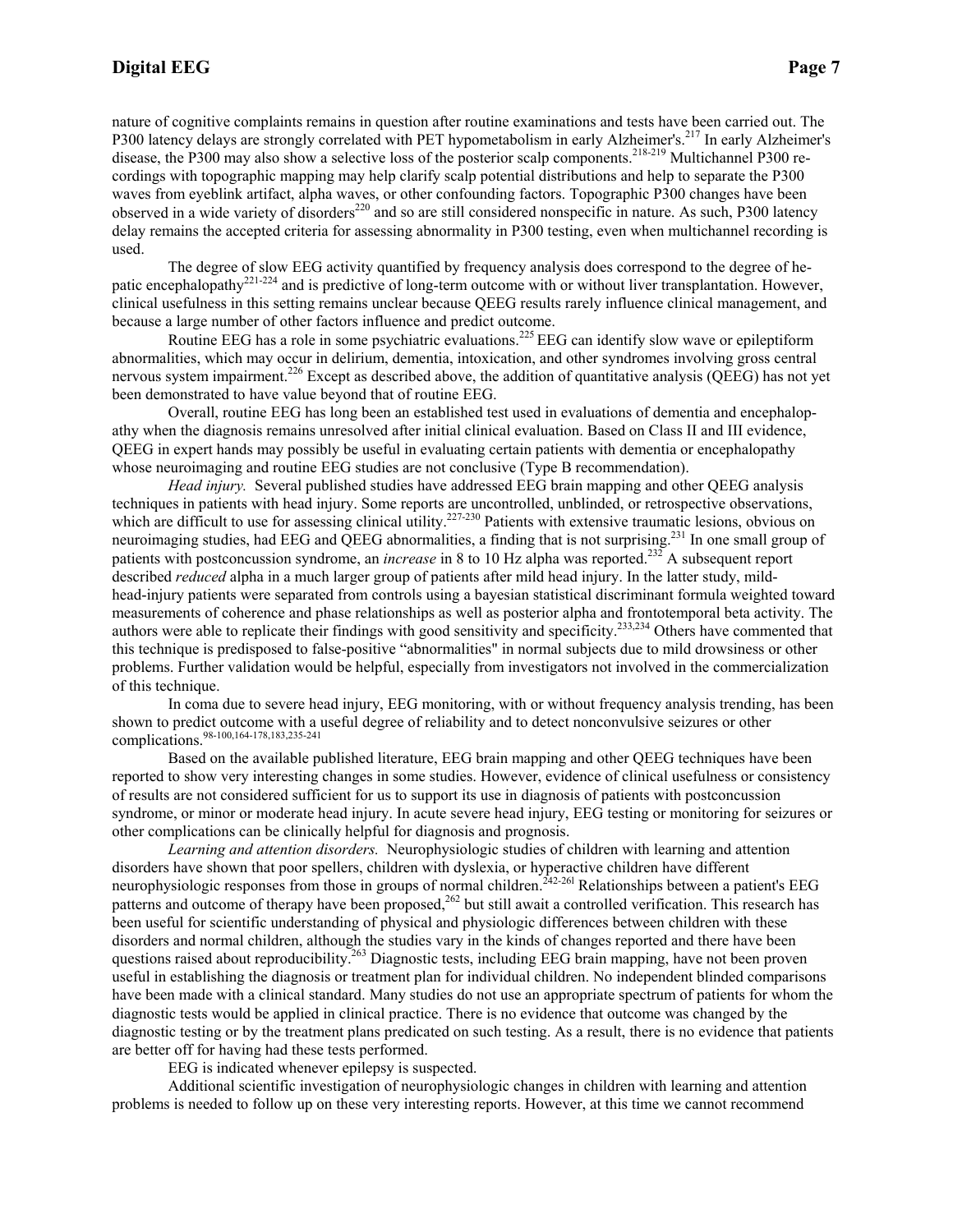QEEG as a test diagnosing learning disability or attention disorder, assisting with counseling, or providing the basis for treatment decisions for these children.

*Other disorders.* There have been a large number of very interesting reports using various QEEG techniques in the scientific evaluation of patients with tumors, multiple sclerosis, migraine, solvent exposure, radiation exposure, chronic pain, Tourette's syndrome, multiple personality, schizophrenia, panic disorder, depression, alcoholism, and drug abuse.<sup>59,264-309</sup> Some research studies have shown reproducible differences between groups of patients and groups of normal subjects, e.g., increased frontal alpha in depression and substance abuse. Studies of individual patient results were often not truly prospective. In many studies, it was difficult to assess the potential impact of the author's potential commercial conflict of interest in these techniques. Progress is being made in the scientific understanding of cerebral dysfunction in some of these disorders, and the relationships of QEEG features to other clinical aspects of these disorders. However these scientific observations are not necessarily directly relevant for clinical diagnosis in individual patient care situations.

 The specific ways for the clinician to use this QEEG information in individual clinical patient care is not yet generally regarded as clear or well demonstrated. If routine EEG, EEG brain mapping, or other QEEG is done in any of those settings and an abnormality is found, the abnormality may raise the question of an organic impairment, but it is not specific for a particular cause or type of pathology and may not correspond to any patient symptom. Careful correlation of the routine EEG findings with the clinical problem is required for interpretation of any such abnormality.

 The American Psychiatric Association (APA) Task Force on Quantitative Electrophysiological Assessment<sup>226</sup> has concluded that QEEG can help detect excess slow activity in organic disorders such as dementia. However, they also concluded that QEEG is not yet able to help in the diagnosis of other disorders, such as schizophrenia or depression. They further emphasized that the ability of any QEEG procedure to make psychiatric diagnoses or to discriminate between various groups of psychiatric patients and normal subjects is not well established. We agree with these APA recommendations.

 At this time, the clinical use of these QEEG tests remains under investigation for these clinical settings beyond the dementias.

*Medical-legal abuse.* In some trial law and insurance circulars and advertisements, EEG brain mapping and other QEEG techniques have been cited as reliable tests.<sup>310</sup> A major disadvantage of these tests in legal disputes is the occurrence of false-positive results, i.e., "abnormal" results in normal subjects and incorrect diagnoses in patients.58,59 Results also can be dramatically altered during the subjective process of selecting portions of an EEG for quantitative analysis. There are no objective safeguards to prevent statistical or unintended errors. Probative value and even the test-retest reproducibility can be poor. There is great potential for abuse.

When statistical testing is used to compare a patient to a normative database, statistical "abnormalities" detected may be clinically meaningless. Some normal variant EEG waveshapes are statistically "unusual" but have no known clinical significance. Automated QEEG processes fail to take this into account, and instead flag these EEG features as "abnormal."

 The use of these techniques to support one side or the other in court proceedings can readily result in confusion, abuse, and false impressions.<sup>311</sup> These are contrary to the qualities cited as suitable for scientific evidence used in the courtroom.<sup>312-315</sup> Indeed, these problems and a lack of general acceptance were cited in state and federal court decisions disallowing the use of EEG brain mapping as evidence, under the older *Frye* rules and under the recent *Daubert* rules.<sup>316-320</sup>

On the basis of clinical and scientific evidence, opinions of most experts, and the technical and methodologic shortcomings, QEEG is not recommended for use in civil or criminal judicial proceedings.

**Conditions for clinical use.** Any clinical use of digital EEG must be a direct extension of routine EEG testing. The actual EEG polygraph waveforms must be preserved on paper or in magnetic or optical storage. For multiple-day monitoring, e.g., epilepsy long-term monitoring, only selected portions of the record are stored after the data are reviewed and interpreted as needed. They must be available for others to review clinically as needed. These EEG tracings must be interpreted thoroughly before it is possible to interpret the quantified analysis. The technical quality of these EEG recordings must be satisfactory for purposes of clinical interpretation, according to accepted guidelines, i.e., the American EEG Society Guidelines in  $EEG^{33,321-323}$  and the International Federation of Clinical Neurophysiology Recommendations for the Practice of Clinical Neurophysiology.<sup>324,325</sup> At present, there is no clinical application for clinical QEEG analysis without analysis of the accompanying routine EEG. The combined EEG and quantitative analysis should be interpreted only by physicians with appropriate training, skills, knowledge, and abilities in routine EEG, as well as additional knowledge and experience with the relevant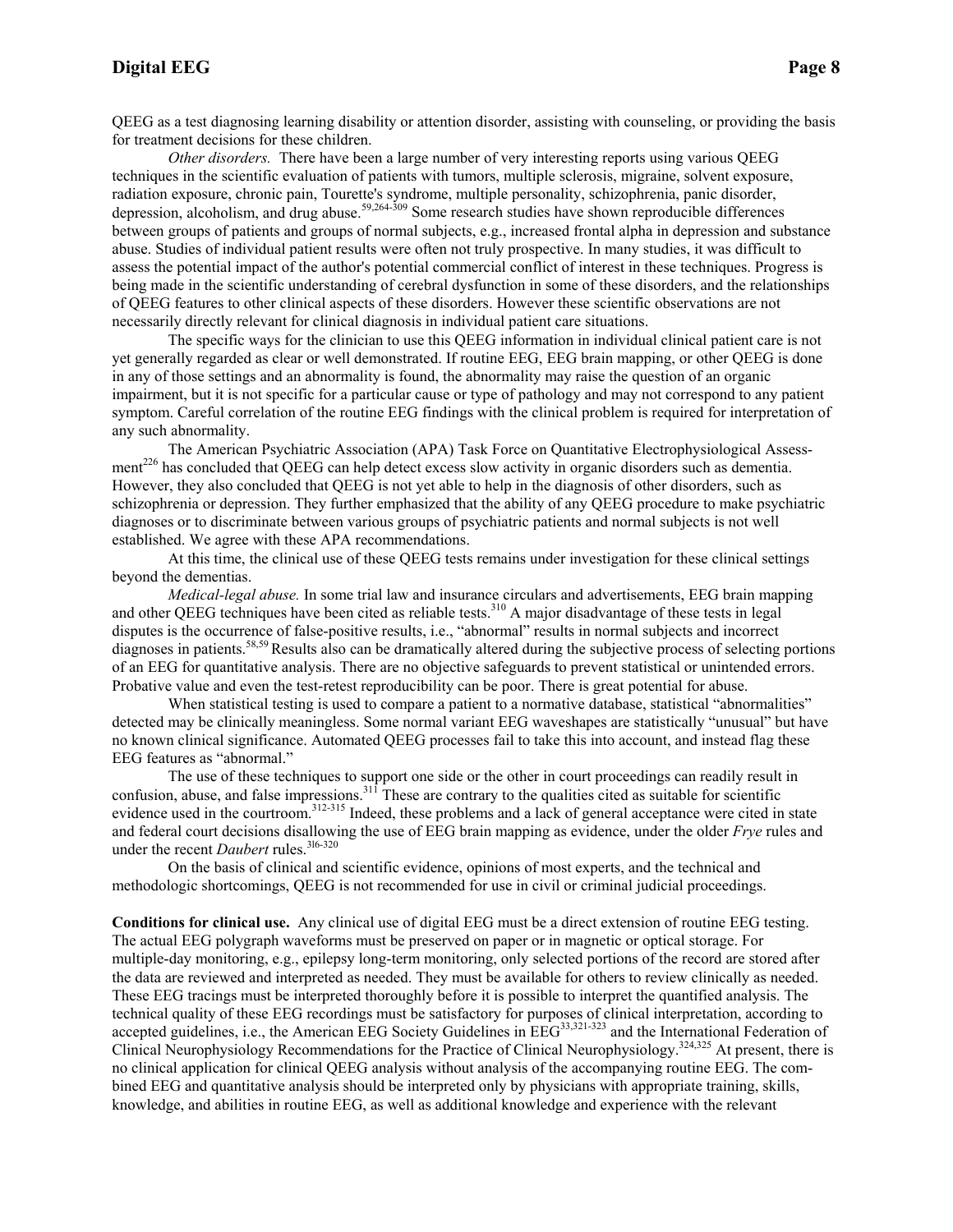additional technical problems, artifacts, normal variants, and statistical issues encountered in QEEG.

 EEG brain mapping and other QEEG are often very misleading, particularly in the hands of practitioners with limited skills, knowledge, abilities, training, and experience in EEG interpretation.

### **Summary.**

- A. Digital EEG is an established substitute for recording, reviewing, and storing a paper EEG record. It is a clear technical advance over previous paper methods. It is highly recommended. (Class III evidence, Type C recommendation)
- B. EEG brain mapping and other advanced QEEG techniques should be used only by physicians highly skilled in clinical EEG, and only as an adjunct to and in conjunction with traditional EEG interpretation. These tests may be clinically useful only for patients who have been well selected on the basis of their clinical presentation.
- C. Certain quantitative EEG techniques are considered established as an addition to digital EEG in:
	- 1. Epilepsy: For screening for possible epileptic spikes or seizures in long-term EEG monitoring or ambulatory recording to facilitate subsequent expert visual EEG interpretation. (Class I and II evidence, Type A recommendation as a practice guideline)
	- 2. OR and ICU monitoring: For continuous EEG monitoring by frequency-trending to detect early, acute intracranial complications in the OR or ICU, and for screening for possible epileptic seizures in high-risk ICU patients. (Class II evidence, Type B recommendation as a practice option)
- D. Certain quantitative EEG techniques are considered possibly useful practice options as an addition to digital EEG in:
	- 1. Epilepsy: For topographic voltage and dipole analysis in presurgical evaluations. (Class II evidence, Type B recommendation)
	- 2. Cerebrovascular Disease: Based on Class II and III evidence, QEEG in expert hands may possibly be useful in evaluating certain patients with symptoms of cerebrovascular disease whose neuroimaging and routine EEG studies are not conclusive. (Type B recommendation)
	- 3. Dementia: Routine EEG has long been an established test used in evaluations of dementia and encephalopathy when the diagnosis remains unresolved after initial clinical evaluation. In occasional clinical evaluations, QEEG frequency analysis may be a useful adjunct to interpretation of the routine EEG when used in expert hands. (Class II and III evidence as a possibly useful test, Type B recommendation)
- E. On the basis of current clinical literature, opinions of most experts, and proposed rationales for their use, QEEG remains investigational for clinical use in postconcussion syndrome, mild or moderate head injury, learning disability, attention disorders, schizophrenia, depression, alcoholism, and drug abuse. (Class II and III evidence, Type D recommendation)
- F. On the basis of clinical and scientific evidence, opinions of most experts, and the technical and methodologic shortcomings, QEEG is not recommended for use in civil or criminal judicial proceedings. (Strong Class III evidence, Type E recommendation)
- G. Because of the very substantial risk of erroneous interpretations, it is unacceptable for any EEG brain mapping or other QEEG techniques to be used clinically by those who are not physicians highly skilled in clinical EEG interpretation. (Strong Class III evidence, Type E recommendation)

### **Acknowledgments**

Other AAN and ACNS committee members participating during the initial year of development include Stanley van den Noort, MD; Paul Altrocchi, MD; Keith Chiappa, MD; Richard Coppola, DSc; and John Hughes, MD, PhD.

*Panel of Experts:* Marc R. Nuwer, MD, PhD, Panel Chairperson and Senior Author; Richard P. Brenner, MD; Gastone G. Celesia, MD; John Desmedt, MD; John S. Ebersole, MD; Bruce J. Fisch, MD; Michael L. Goldstein, MD; Douglas S. Goodin, MD; Richard N. Harner, MD; Ronald P. Lesser, MD; Fumisuke Matsuo, MD; Ken Nagata, MD; and William W. Sutherling, MD.

 *American Academy of Neurology Therapeutics and Technology Assessment Subcommittee:* John H. Ferguson, MD, Chair; Mitchell Brin, MD, Robert Goldman, MD; Douglas Goodin, MD, Phillip B. Gorelick, MD, MPH; Daniel Hanley, MD; Dale J. Lange, MD; Anne Marie Manni, MD; and E. Steven Roach, MD.

 *American Clinical Neurophysiology Society Digital EEG Analysis Committee:* Robert Fisher, MD, PhD, Chairperson; David Blum, MD; Richard Brenner, MD; Richard Burgess, MD; Charles Epstein, MD; Jean Gotman, PhD; Prasanna Jayakar, MD, PhD; Ronald Lesser, MD; Donald Tucker, PhD: Richard D. Weiner, MD, PhD; and Peter Wong, MD.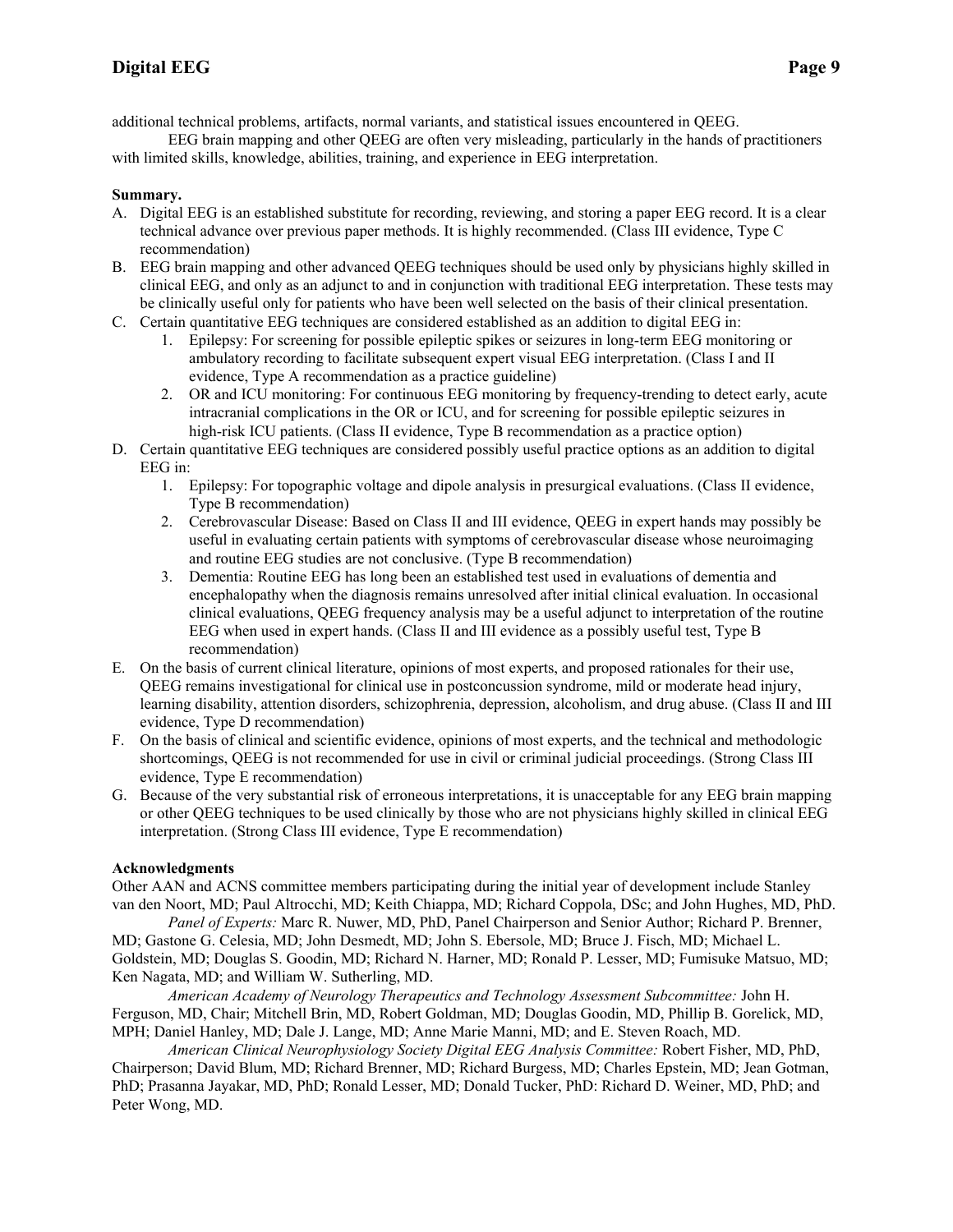**Note.** This statement is provided as an educational service of the American Academy of Neurology and American Clinical Neurophysiology Society (formerly the American Electroencephalographic Society). It is based on an assessment of current scientific and clinical information. It is not intended to include all possible proper methods of care for a particular neurologic problem or all legitimate criteria for choosing to use a specific procedure. Neither is it intended to exclude any reasonable alternative methodologies. The AAN and ACNS recognize that specific patient care decisions are the prerogative of the patient and the physician caring for the patient, based on all the circumstances involved.

#### **DEFINITIONS**

- **Safety:** A judgment of the acceptability of risk in a specified situation, e.g., for a given medical problem, by a provider with specified training, at a specified type of facility.
- **Effectiveness:** Producing a desired effect under conditions of actual use.
- **Established:** Accepted as appropriate by the practicing medical community for the given indication in the specified patient population.
- **Possibly useful:** Given current knowledge, this technology appears to be appropriate for the given indication in the specified patient population. As more experience and long-term follow-up are accumulated, this interim rating will change. This rating is sometimes referred to as "promising."
- **Investigational:** Evidence insufficient to determine appropriateness, warrants further study. Use of this technology for given indication in the specified patient population should be confined largely to research protocols.
- **Doubtful:** Given current knowledge, this technology appears to be inappropriate for the given indication in the specified patient population. As more experience and long-term follow-up are accumulated, this interim rating will change.
- **Unacceptable:** Regarded by the practicing medical community as inappropriate for the given indication in the specified patient population.

#### *Strength of Recommendation Ratings*

- **Type A.** Strong positive recommendation, based on Class I evidence, or overwhelming Class II evidence.
- **Type B.** Positive recommendation, based on Class II evidence.
- **Type C.** Positive recommendation, based on strong consensus of Class III evidence.
- **Type D.** Negative recommendation, based on inconclusive or conflicting Class II evidence.
- **Type E.** Negative recommendation, based on evidence of ineffectiveness or lack of efficacy.
- **Standards.** Generally accepted principles for patient management that reflect a high degree of clinical certainty (i.e., based on Class I evidence or, when circumstances preclude randomized clinical trials, overwhelming evidence from Class II studies that directly address the question at hand, or from decision-analysis that directly addresses all the issues).
- **Guidelines.** Recommendations for patient management that may identify a particular strategy or range of management strategies that reflect moderate clinical certainty (i.e., based on Class II evidence that directly addresses the issue, decision analysis that directly addresses the issue, or strong consensus of Class III evidence).
- **Practice options or advisories.** Other strategies for patient management for which there is some favorable evidence, but for which the community still considers this an option to be decided upon by individual practitioners.
- **Practice parameters**. Results, in the form of one or more specific recommendations, from a scientifically based analysis of a specific clinical problem.

#### *Quality of evidence ratings*

**Class I.** Evidence provided by one or more well-designed, prospective, blinded, controlled clinical studies. **Class II.** Evidence provided by one or more well-designed clinical studies such as case control, cohort studies, etc. **Class III.** Evidence provided by expert opinion, nonrandomized historical controls or case reports of one or more.

#### **References**

- 1. American Electroencephalographic Society. American Electroencephalographic Society statement on the clinical use of quantitative EEG. J Clin Neurophysiol 1987;4:197.
- 2. American Academy of Neurology. Assessment: EEG brain mapping. Report of the American Academy of Neurology, Therapeutics and Technology Assessment Subcommittee. Neurology 1989;39:1100-1101.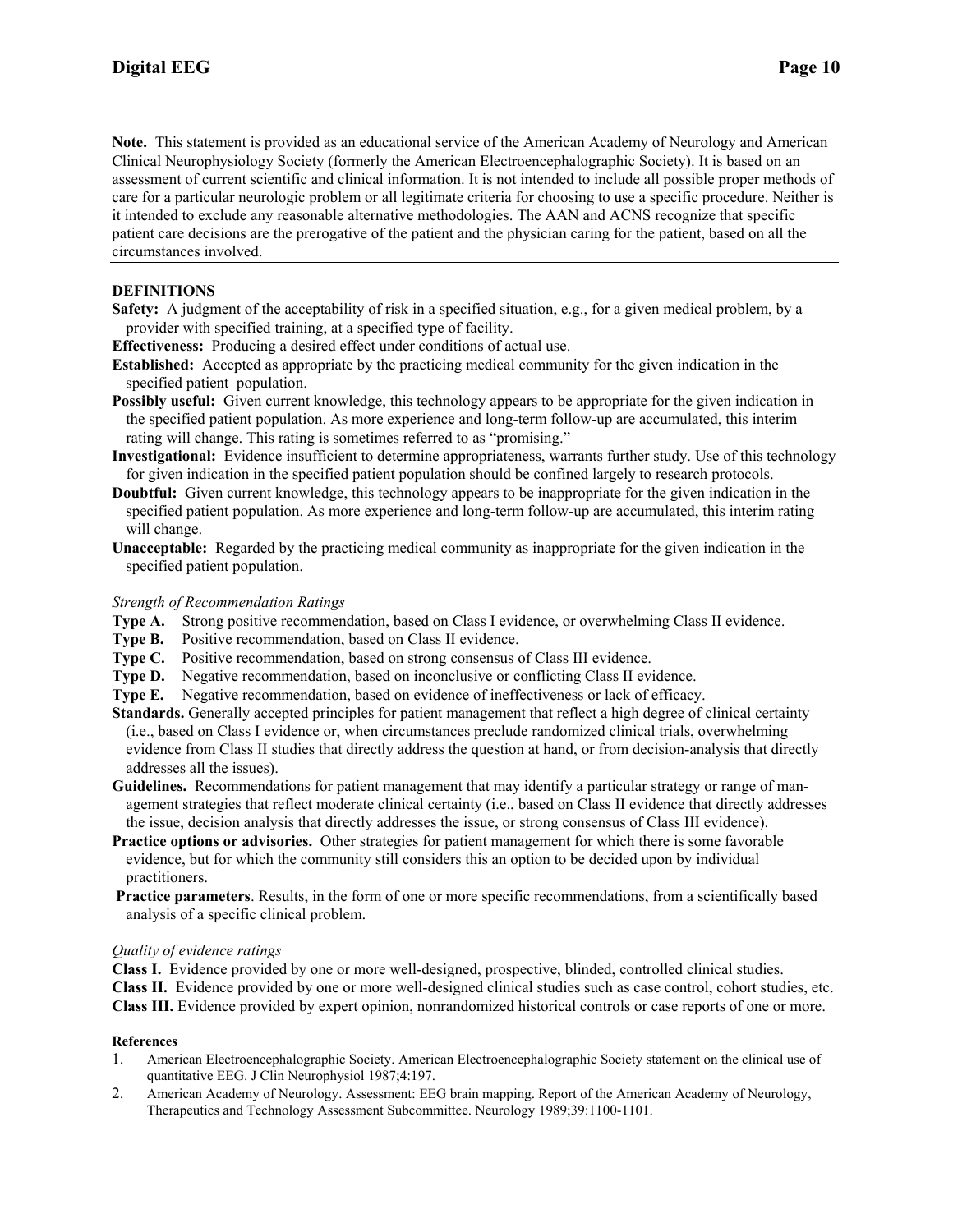- 3. Wasson JH, Sox HC, Neff RK, Goldman L. Clinical prediction rules: applications and methodological standards. N Engl J Med 1985;313:793-799.
- 4. Longstreth WT, Koepsell TD, van Belle G. Clinical Neuroepidemiology: I. Diagnosis. Arch Neurol 1987a;44:1091-1099.
- 5. Longstreth WT, Koepsell TD, van Belle G. Clinical Neuroepidemiology: II. Outcomes. Arch Neurol 1987b;44:1196-1202.
- 6. Ransohoff DF, Feinstien AR. Problems of spectrum and bias in evaluating the efficacy of diagnostic tests. N Engl J Med 1978;299:926-930.
- 7. McMaster University Health Sciences Centre, Department of Clinical Epidemiology and Biostatistics. How to read clinical journals: II. To learn about a diagnostic test. Can Med Assoc J 1981;124:703-710.
- 8. Sackett DL, Haynes RB, Tugwell P. Clinical epidemiology: a basic science for clinical medicine. Boston: Little, Brown and Company, 1985.
- 9. Sheps SB, Schechter MT. The assessment of diagnostic tests: a survey of current medical research. JAMA 1984;252: 2418-2422.
- 10. Guyatt G, Drummond M, Feeny D, et al. Guidelines for the clinical and economic evaluation of health care technologies. Soc Sci Med 1986;22:393-408.
- 11. Guyatt G, Rennie D, for the evidence-based medicine working group. Users' guides to the medical literature. JAMA 1993;270:2096-2097.
- 12. Oxman AD, Sackett DL, Guyatt GH, for the evidence-based medicine working group. Users' guides to the medical literature. I. How to get started. JAMA 1993;270:2093-2095.
- 13. Guyatt GH, Sackett DL, Cook DJ, for the evidence-based medicine working group. Users' guides to the medical literature. II. How to use an article about therapy or prevention. A. Are the results of the study valid? JAMA 1993;270:2598-- 2601.
- 14. Guyatt GH, Sackett DL, Cook DJ, for the evidence-based medicine working group. Users' guides to the medical literature. II. How to use an article about therapy or prevention. B. What were the results and will they help me in caring for mv patients? JAMA 1994:271:59-63.
- 15. Jaeschke R, Guyatt GH, Sackett DL, for the evidence-based medicine working group. Users' guides to the medical literature. III. How to use an article about a diagnostic test. A. Are the results of the study valid? JAMA 1994;271:389-291.
- 16. Jaeschke R, Guyatt GH, Sackett DL, for the evidence-based medicine working group. Users' guides to the medical literature. III. How to use an article about a diagnostic test. B. What are the results and will they help me in caring for my patients? JAMA 1994;271:703-707.
- 17. Levine M, Walter S, Lee H, Haines T, Holbrook A, Moyer V, for the evidence-based medicine working group. Users' guides to the medical literature. IV. How to use an article about harm. JAMA 1994;271:1615-1619.
- 18. Laupacis A, Wells G, Richardson S, Tugwell P, for the evidence-based medicine working group. Users' guides to the medical literature. V. How to use an article about prognosis. JAMA 1994;272:234-237.
- 19. Oxman AD, Cook DJ, Guyatt GH, for the evidence-based medicine working group. Users' guides to the medical literature. VI. How to use an overview. JAMA 1994;272:1367-1371.
- 20. Richardson S, Detsky AS, for the evidence-based medicine working group. Users' guides to the medical literature. VII. How to use a clinical decision analysis. A. Are the results of the study valid? JAMA 1995;273:1292-1295.
- 21. Richardson S, Detsky AS, for the evidence-based medicine working group. Users' guides to the medical literature. VII. How to use a clinical decision analysis. B. What are the results and will they help me in caring for my patients? JAMA 1995;273:1610-1613.
- 22. Hayward RSA, Wilson MC, Tunis SR, Bass EB, Guyatt G, for the evidence-based medicine working group. Users' guides to the medical literature. VIII. How to use clinical practice guidelines. A. Are the recommendations valid? JAMA 1995;274:570-574.
- 23. Wilson MC, Hayward RSA, Tunis SR, Bass EB, Guyatt G, for the evidence-based medicine working group. Users' guides to the medical literature. VIII. How to use clinical practice guidelines. B. What are the recommendations and will they help you in caring for your patients? JAMA 1995;274:1630-1632.
- 24. Guyatt G, Sackett DL, Sinclair JC, Hayward R, Cook DJ. Cook RJ, for the evidence-based medicine working group. Users' guides to the medical literature. IX. A method for grading health care recommendations. JAMA 1995;274:1800- 1804.
- 25. Kent DL. Haynor DR, Longstreth WT, Larson EB. The clinical efficacy of magnetic resonance imaging in neuroimaging. Ann Intern Med 1994;120:856-871.
- 26. The Standards of Reporting Trials Group. A proposal for structured reporting of randomized controlled trials. JAMA 1994;272:1926-1931.
- 27. Ayres JD. The use and abuse of medical practice guidelines. J Leg Med 1994;15:421-443.
- 28. Garber AM. Can technology assessment control health spending? Health Aff 1994;sum:115-126.
- 29. Eddy DM. Principles for making difficult decisions in difficult times. JAMA 1994;271:1792-1798.
- 30. Swets JA, Pickett RM, Whitehead SF, et al. Assessment of diagnostic technologies. Science 1979;205:753-759.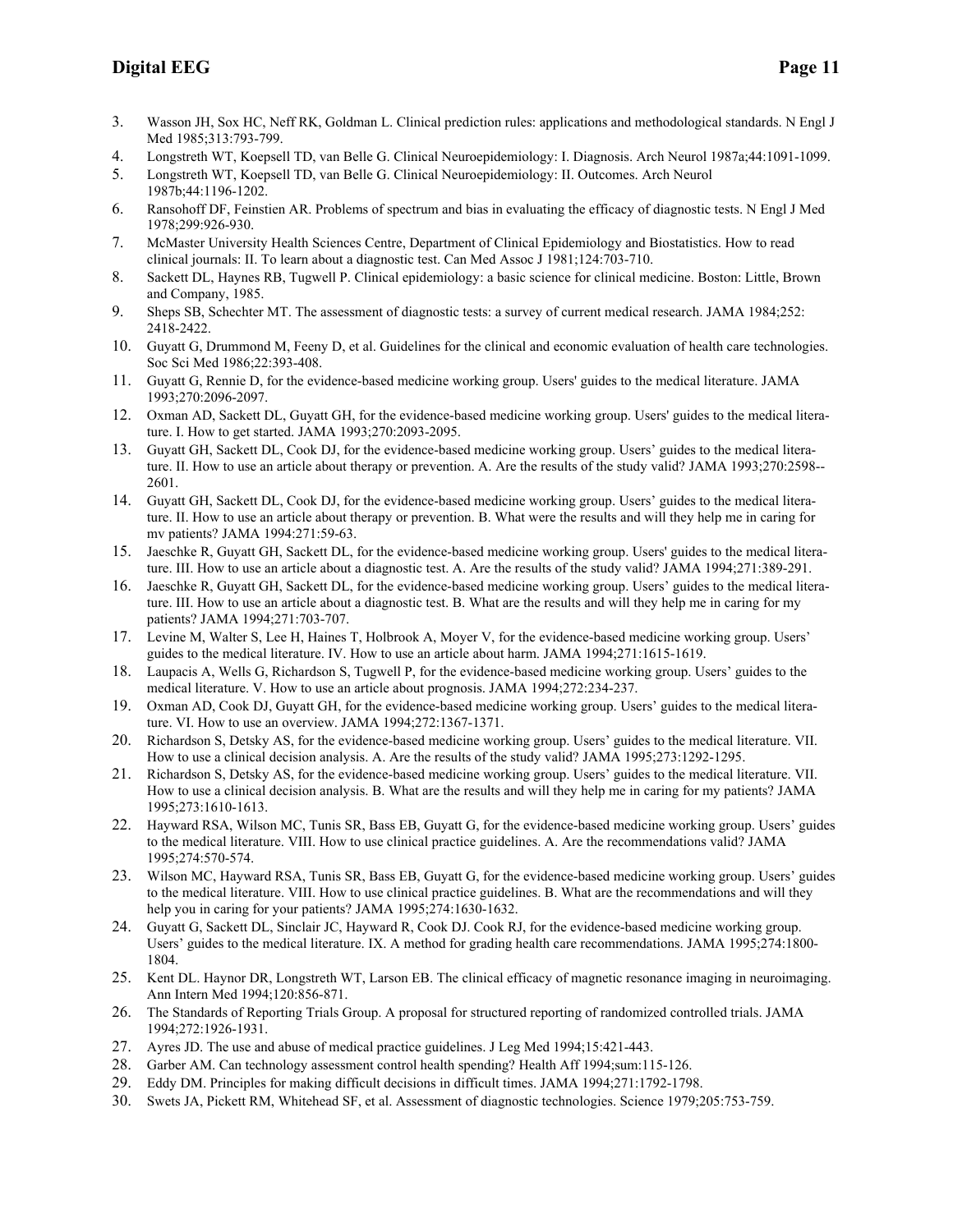- 31. Aminoff MJ. Criticism in neurology and medicine. Neurology 1994;44:1781-1783.
- 32. Nuwer MR. On the process for evaluating proposed new diagnostic EEG tests. Brain Topogr 1992;4:243-247.
- 33. American Electroencephalographic Society. Guidelines for recording clinical EEG on digital media. J Clin Neurophysiol 1994;11:114-115.
- 34. Gevins A, Le J, Martin NK Brickett P, Desmond J, Reutter G. High resolution EEG: 124 channel recording, spatial deblurring and MRI integration methods. Electroencephalogr Clin Neurophysiol 1994;90:337-358.
- 35. Lopes da Silva FH. A critical review of clinical applications of topographic mapping of brain potentials. J Clin Neurophysiol 1990;7:535-551.
- 36. John ER. The role of quantitative EEG topographic mapping or 'neurometrics' in the diagnosis of psychiatric and neurological disorders: the pros. Electroencephalogr Clin Neurophysiol 1989;73:2-4.
- 37. Fisch BJ, Pedley TA. The role of quantitative topographic mapping or 'neurometrics' in the diagnosis of psychiatric and neurological disorders: the cons. Electroencephalogr Clin Neurophysiol 1989,73:5-9.
- 38. Rodin EA. Some problems in the clinical use of topographic EEG analysis. Clin Electroencephalogr 1991;22:23-29.
- 39. Welsh JB. Topographic brain mapping: uses and abuses. Hosp Pract (Off Ed) 1992;March 15:163-175.
- 40. Torello MW. EEG and topographic brain mapping. Handbook of neuropsychology. vol 6. Child neuropsychology, Amsterdam: Elsevier, 1992.
- 41. Binnie CD, MacGillivray BB. Brain mapping a useful tool or a dangerous toy? J Neurol Neurosurg Psychiatry 1992;55:527-529.
- 42. Binnie CD, Prior PF. Electroencephalography. J Neurol Neurosurg Psychiatry 1994;57:1308-1319.
- 43. Kahn EM, Weiner RD, Brenner RP, Coppola R. Topographic maps of brain electrical activity—pitfalls and precautions. Biol Psychiatry 1988;23:628-636.
- 44. American Psychiatric Association. Quantitative electroencephalography: a report on the present state of computerized EEG techniques. Am J Psychiatry 1991;148:961-964.
- 45. Pivik RT, Broughton RJ, Coppola R, Davidson RJ, Fox N, Nuwer MR. Guidelines for the recording and quantitative analysis of electroencephalographic activity in research contexts. Psychophysiology 1993;30:547-558.
- 46. Duffy FH, Hughes JR, Miranda F, Bernad P, Cook P. Status of quantitative EEG (QEEG) in clinical practice, 1994. Clin Electroencephalogr 1994;25:vi-xxii.
- 47. Herrmann WM, Kubicki S, Kunkel H, et al. Empfehlungen der deutschen EEG-gesellschaft für das mapping von EEG parametern (EEG-und EP-mapping). Z EEG-EMG 1989;20:125-132.
- 48. Dumermuth G, Ferber G, Herrmann WM, Hinrichs H, Künkel H. International Pharmaco-EEG Group (IPEG). Recommendations for standardization of data acquisition and signal analysis in pharmaco-electroencephalography. Neuropsychobiology 1987;17:213-218.
- 49. Oken BS, Chiappa KH. Statistical issues concerning computerized analysis of brainwave topography. Ann Neurol 1986;19:493-497.
- 50. Duffy FH, Bartels PH, Neff R. A response to Oken and Chiappa. Ann Neurol 1986;19:494-497.
- 51. Duffy FH. Clinical value of topographic mapping and quantified neurophysiology. Arch Neurol 1989;46:1133-1134.
- 52. Duffy FH, Iyer VG, Surwillo WW. Clinical electroencephalography and topographic brain mapping: technology and practice. New York: Springer-Verlag, 1989.
- 53. Nuwer MR. Quantitative EEG: I. Techniques and problems of frequency analysis and topographic mapping. J Clin Neurophysiol 1988a;5:1-43.
- 54. Nuwer MR. Quantitative EEG: II. Frequency analysis and topographic mapping in clinical settings. J Clin Neurophysiol 1988b,5:45-85.
- 55. Nuwer MN. Uses and abuses of brain mapping. Arch Neurol 1989,46:1134-1136.
- 56. Iezzoni LI. 'Black box' medical information systems: a technology needing assessment. JAMA 1991;265:3006-3007.
- 57. Maus A, Endresen J. Misuse of computer-generated results. Med Biol Eng Comput 1979;17:126-129.
- 58. Nuwer MR, Hauser HH. Erroneous diagnosis using EEG discriminant analysis. Neurology 1994;44:1998-2000.
- 59. Dolisi C, Suisse G, Delpont E. Quantitative EEG abnormalities and asymmetries in patients with intracranial tumors. Electroencephalogr Clin Neurophysiol 1990;76:13-18.
- 60. Byring R, Jarvilehto T. Auditory and visual evoked potentials of schoolboys with spelling disabilities. Dev Med Child Neurol 1985;27:141-148.
- 61. Savage CR, Weilburg JB, Duffy FH, Baer L, Shera DM, Jenike MA. Low level sensory processing in obsessivecompulsive disorder an evoked potential study. Biol Psychiatry 1994;35:247-252.
- 62. Vasile RG, Duffy FH, McAnulty G, Mooney JJ, Bloomindale K, Schildkraut JJ. Abnormal visual evoked response in melancholia: a replication study. Biol Psychiatry 1992;31:325-336.
- 63. Morstyn R, Duffy FH, McCarley RW. Altered P300 topography in schizophrenia. Arch Gen Psychiatry 1983;40:729-734.
- 64. Faux SF, Torello M, McCarley RW, Shenton M, Duffy FH. P300 topography alterations in schizophrenia: a replication study. Electroencephalogr Clin Neurophysiol 1987;40:688-694.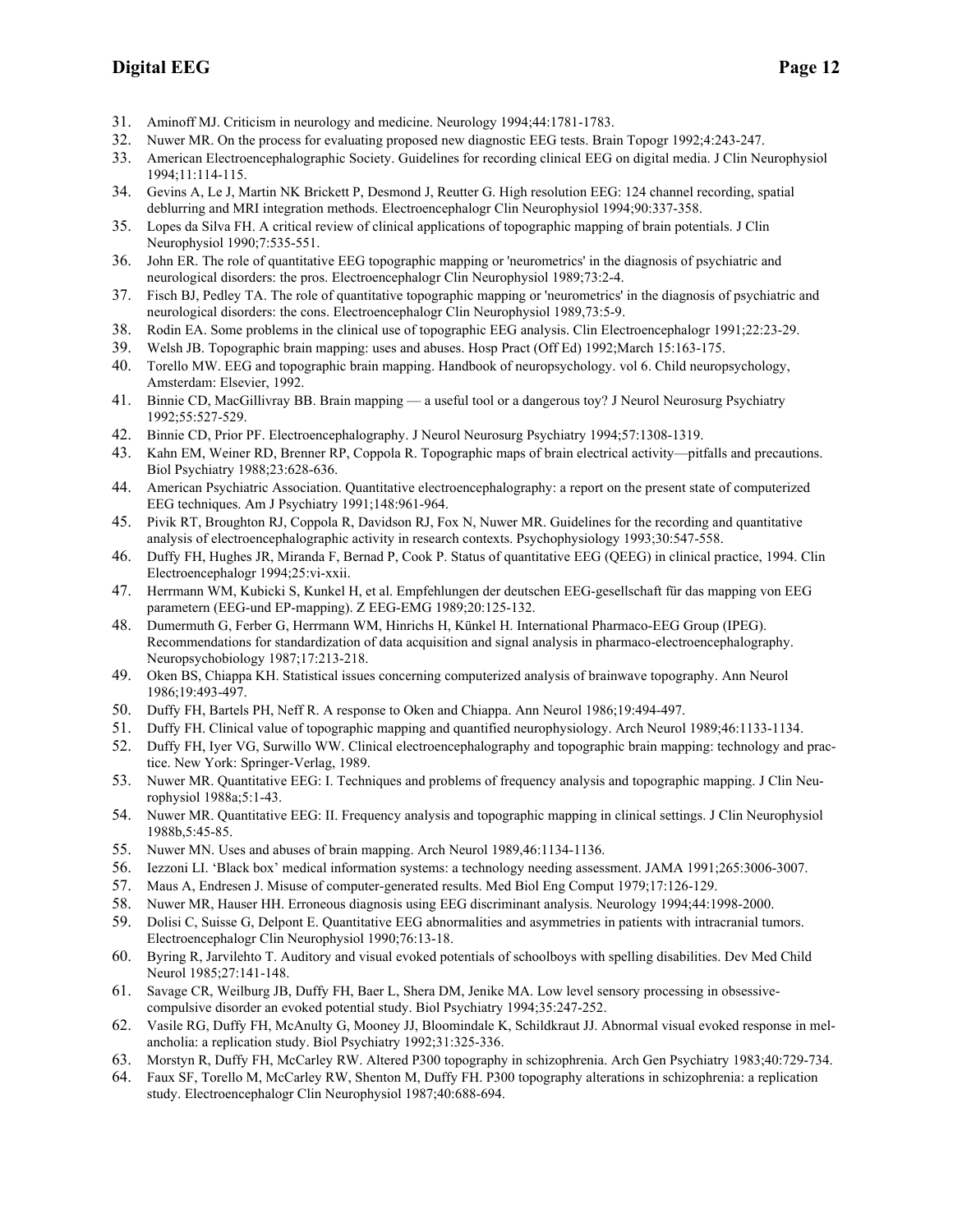- 65. Faux SF, Torello M, McCarley RW, Shenton M, Duffy FH. P300 in schizophrenia: confirmation and statistical validation of temporal region deficit in P300 topography. Biol Psychiatry 1987;23:776-790.
- 66. Faux SF, Shenton M, McCarley RW, Torello M, Duffy FH. P300 in schizophrenia: differentiation of schizophrenics and normal controls is enhanced by Goodin subtraction procedure. Int J Neurosci 1988;39:117-135.
- 67. McCarley RW, Shenton ME, O'Donnell BF, et al. Auditory P300 abnormalities and left posterior superior temporal gyrus volume reduction in schizophrenia. Arch Gen Psychiatry 1993;50:190-197.
- 68. Faux SF, Shenton ME, McCarley RW, Nestor G, Marcy B, Ludwig A. Preservation of P300 event-related potential topographic asymmetries in schizophrenia with use of either linked-ear or nose reference sites. Electroencephalogr Clin Neurophysiol 1990;75:378-391.
- 69. Lombroso CT, Duffy FH. Brain electrical activity mapping in epilepsies. In: Akimoto H, Kazamatsuri H, Seino M, Ward A, eds. Advances in epileptology: proceedings of XIIIth Epilepsy International Symposium. New York: Raven Press, 1982:173-179.
- 70. Lombroso CT, Duffy FH. Brain electrical activity mapping as an adjunct to CT scanning. In: Canger R, Angeleri F, Perry JK, eds. Advances in epileptology: proceedings of XIth Epilepsy International Symposium. New York: Raven Press, 1980:83-88.
- 71. Nuwer MR. Frequency analysis and topographic mapping of EEG and evoked potentials in epilepsy. Electroencephalogr Clin Neurophysiol 1988;69:118-126.
- 72. Meador KJ, Loring DW, Huh K, et al. Spectral analysis of sphenoidal evoked potentials predicts epileptic focus. Epilepsia 1988;29:434-439.
- 73. Duffy F, Jones K, Bartels P, McAnulty G, Albert M. Unrestricted principal components analysis of brain electrical activity: issues of data dimensionality, artifact, and utility. Brain Topogr 1992;4:291-307.
- 74. Duffy FH, Denckla MB, Bartels PH, Sandini G. Dyslexia: regional differences in brain electrical activity by topographic mapping. Ann Neurol 1980;7:412-420.
- 75. Duffy FH, Denckla MB, Bartels PH, Sandini G, Kiessling LS. Dyslexia: automated diagnosis by computerized classification of brain electrical activity. Ann Neurol 1980;7:421-428.
- 76. Duffy FH. Topographic display of evoked potentials: clinical applications of brain electrical activity mapping (BEAM). Ann NY Acad Sci 1982;388:183-196.
- 77. Allison T, Matsumiya Y, Goff GD, Goff WR. The scalp topography of human visual evoked potentials. Electroencephalogr Clin Neurophysiol 1977;42:185-197.
- 78. Matsumiya Y, Fukuyama Y. Brain topography mapping. In: EEG and EP in pediatrics. Tokyo: Kanehara 1990:351-357.
- 79. Hughes JR, Kurunlla A, Fino JJ. Topographic analysis of visual evoked potentials from flush and pattern reversal stimuli: evidence for "traveling waves." Brain Topogr 1992;4:26-28.
- 80. Goff GD, Matsumiya Y, Allison T, Goff WR. The scalp topography of human somatosensory and auditory evoked potentials. Electroencephalogr Clin Neurophysiol 1977;42:57-78.
- 81. John ER, Prichep LS, Easton P. Standardized varimax descriptors of event related potentials: evaluation of psychiatric patients. Psychiatry Res 1994;55:13-40.
- 82. Whisler JW, ReMine WJ, Leppik IE, McLain LW Jr, Gumnit RJ. Machine detection of spike-wave activity in the EEG and its accuracy compared with visual interpretation. Electroencephalogr Clin Neurophysiol 1982;54:541-551.
- 83. Quy RJ, Fitch P, Willison RG. High-speed automatic analysis of EEG spike and wave activity using an analogue detection and microcomputer plotting system. Electroencephalogr Clin Neurophysiol 1980;49:187-189.
- 84. Pauri F, Pierelli F, Chatrian G-E, Erdly WW. Long-term EEG-video-audio monitoring: computer detection of focal EEG seizure patterns. Electroencephalogr Clin Neurophysiol 1992;82:1-9.
- 85. Lopes da Silva FH, Van Hulten K, Lommen JG, et al. Automatic detection and localization of epileptic foci. Electroencephalogr Clin Neurophysiol 1977;43:1-13.
- 86. Liu A, Hahn JS, Heldt GP, Coen RW. Detection of neonatal seizures through computerized EEG analysis. Electroencephalogr Clin Neurophysiol 1992;82:30-37.
- 87. Konas PY. Automated spike and sharp wave (SSW) detection. In: Gevins AS, Rémond A, eds. Methods of analysis of brain electrical and magnetic signals. EEG handbook (revised series vol. 1). Amsterdam: Elsevier Science Publishers BV, 1987:211-241.
- 88. Koffler DJ, Gotman J. Automatic detection of spike-and-wave bursts in ambulatory EEG recordings. Electroencephalogr Clin Neurophysiol 1985;61:165-180.
- 89. Hostetiler WE, Doller HJ, Homan RW. Assessment of a computer program to detect epileptiform spikes. Electroencephalogr Clin Neurophysiol 1992;83:1-11.
- 90. De Oliveira PD, Queiroz C, Lopes da Silva F. Spike detection based on a pattern recognition approach using a microcomputer. Electroencephalogr Clin Neurophysiol 1983;56:97-103.
- 91. Gotman J. Automatic recognition of epileptic seizures in the EEG. Electroencephalogr Clin Neurophysiol 1982;54:530- 540.
- 92. Gotman J, Ives JR, Gloor P. Automatic recognition of interictal epileptic activity in prolonged EEG recordings. Electroen-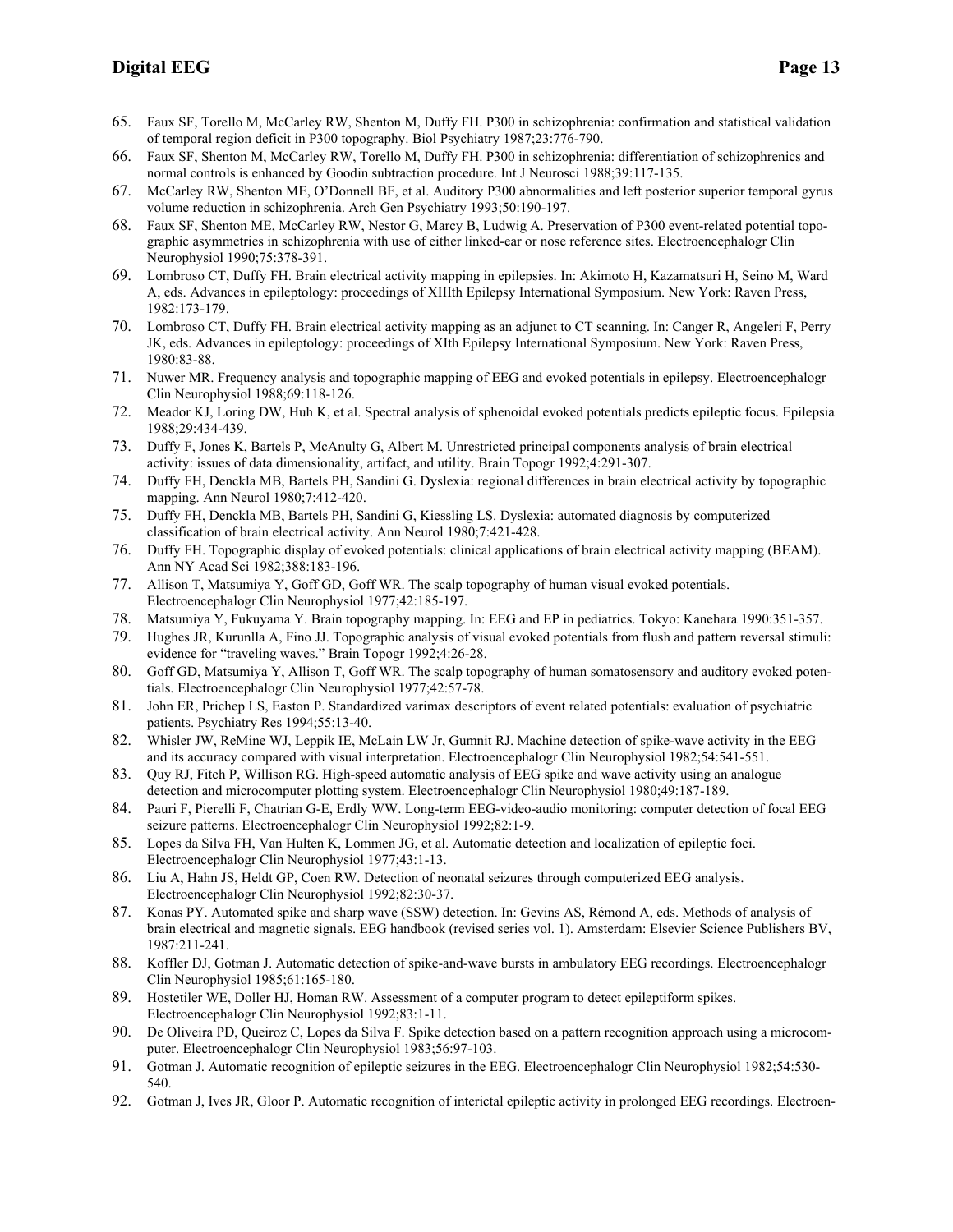cephalogr Clin Neurophysiol 1979;46:510-520.

- 93. Gotman J. Automatic seizure detection: improvements and evaluation. Electroencephalogr Clin Neurophysiol 1990;76: 317-324.
- 94. Gabor AJ, Seyal M. Automated interictal EEG spike detection using artificial neural networks. Electroencephalogr Clin Neurophysiol 1992;83:271-280.
- 95. Qu H, Gotman J. Improvement in seizure detection performance by automatic adaptation to the EEG of each patient. Electroencephalogr Clin Neurophysiol 1993;86:79-87.
- 96. Qu H, Gotman J. A seizure warning system for long-term epilepsy monitoring. Neurology 1995;45:2250-2254.
- 97. Murro AM, King DW, Smith JR, Gallagher BB, Flanigin HF, Meador K. Computerized seizure detection of complex partial seizures. Electroencephalogr Clin Neurophysiol 1991,79: 330-333.
- 98. Jordan KG. Continuous EEG and evoked potential monitoring in the neuroscience intensive care unit. J Clin Neurophysiol 1993;10:445-475.
- 99. Jordan KG. Status epilepticus: a perspective from the neuroscience intensive care unit. In: Martin NA, ed. Neurosurgical intensive care. Neurosurg Clin N Am 1994;5:671-686.
- 100. Nuwer MR. Electroencephalograms and evoked potentials: monitoring cerebral function in the neurosurgical intensive care unit. In: Martin NA, ed. Neurosurgery clinics. Neurosurgical Intensive Care 1994;5:647-659.
- 101. Webber WRS, Litt B, Lesser RP, Fisher RS, Bankman I. Automatic EEG spike detection: what should the computer imitate? Electroencephalogr Clin Neurophysiol 1994;87:364-373.
- 102. Morris GL, Galezowska J, Leroy R, North R. The results of computer-assisted ambulatory 16-channel EEG. Electroencephalogr Clin Neurophysiol 1994;91:229-231.
- 103. Pietila T, Vapaakosh S, Nousiainen U, et al. Evaluation of a computerized system for recognition of epileptic activity during long-term EEG recording. Electroencephalogr Clin Neurophysiol 1994;90:438-443.
- 104. Webber WRS, Litt B, Wilson K, Lesser RP. Practical detection epileptiform discharges (EDs) in the EEG using an artificial neural network: a comparison of raw and parameterized EEG data. Electroencephalogr Clin Neurophysiol 1994;91:194-204.
- 105. Lowenstein DH, Aminoff MJ. Clinical and EEG features of status epilepticus in comatose patients. Neurology 1992;42: 100-104.
- 106. Michelucci R, Tassinari CA, Zapoli R. Status epilepticus. In: Gotman J, Ives JR, Gloor P, eds. Long-term monitoring in epilepsy. Amsterdam: Elsevier, 1985:241-265.
- 107. Bauer G, Aichner F, Mayr U. Nonconvulsive status epilepticus following generalized tonic-clonic seizures. Eur Neurol 1982;21:411-419.
- 108. Doose H. Nonconvulsive status epilepticus in childhood: clinical aspects and classification. Adv Neurol 1984;34:115-125.
- 109. Ellis JM, Lee SI. Acute prolonged confusion in later life as an ictal state. Epilepsia 1978;19:119-128.
- 110. Escueta AV, Boxley J, Stubbs N, Waddell G, Wilson WA. Prolonged twilight state and automatisms: a case report. Neurology 1974;24:331-339.
- 111. Tomson T, Svanborg E, Wedlund JE. Nonconvulsive status epilepticus: high incidence of complex partial status. Epilepsia 1986;27:276-285.
- 112. Chatrian GE, Shaw CM, Leffman H. The significance of periodic lateralized epileptiform discharges in EEG: an electrographic, clinical and pathological study. Electroencephalogr: Clin Neurophysiol 1964;17:177.
- 113. Cascino GD. Nonconvulsive status epilepticus in adults and children. Epilepsia 1993;34(suppl 1):S21-S28.
- 114. Ebersole JS, Wade PB. Spike voltage topography identifies two types of frontotemporal epileptic foci. Neurology 1991;41:1425-1433.
- 115. Ebersole JS, Wade PB. Spike voltage topography and equivalent dipole localization in complex partial epilepsy. Brain Topogr 1990;3:21-34.
- 116. Sutherling WW, Crandall PH, Engel J Jr, Darcey TM, Cahan LD, Barth DS. The magnetic field of complex partial seizures agrees with intracranial localizations. Ann Neurol 1987;21:548-558.
- 117. Sutherling WW, Risinger MW, Crandall MD, et al. Focal functional anatomy of dorsolateral frontocentral seizures. Neurology 1990;40:87-98.
- 118. Sutherling WW, Levesque MF, Crandall PH, Barth DS. A complete physical description of the dynamic electric currents of human partial epilepsy and essential cortex using MEG, EEG, chronic ECoG grid recording, and direct cortical stimulations. In: Lüders H, ed. Epilepsy surgery. New York Raven Press, 1991:429-450.
- 119. Sutherling WW, Crandall P, Levesque M, Darcey T, Barth D. Physical interpretation of frontal lobe seizures: the dipole approximation and sensorimotor cortex. In: Chauvel P, Delgado-Escueta AV, et al, eds. Adv Neurol 1992;57:339-347.
- 120. Baumgartner C, Lindinger G, Ebner A, et al. Propagation of interictal epileptic activity in temporal lobe epilepsy. Neurology 1995;45:118-122.
- 121. Ebersole JS. Non-invasive localization of the epileptogenic focus by EEG dipole modeling. Acta Neurol Scand 1994; 152(suppl):20-28.
- 122. Alarcon G, Guy CN, Binnie CD, Walker SR, Elwes RDC, Polkey CE. Intracerebral propagation of interictal activity in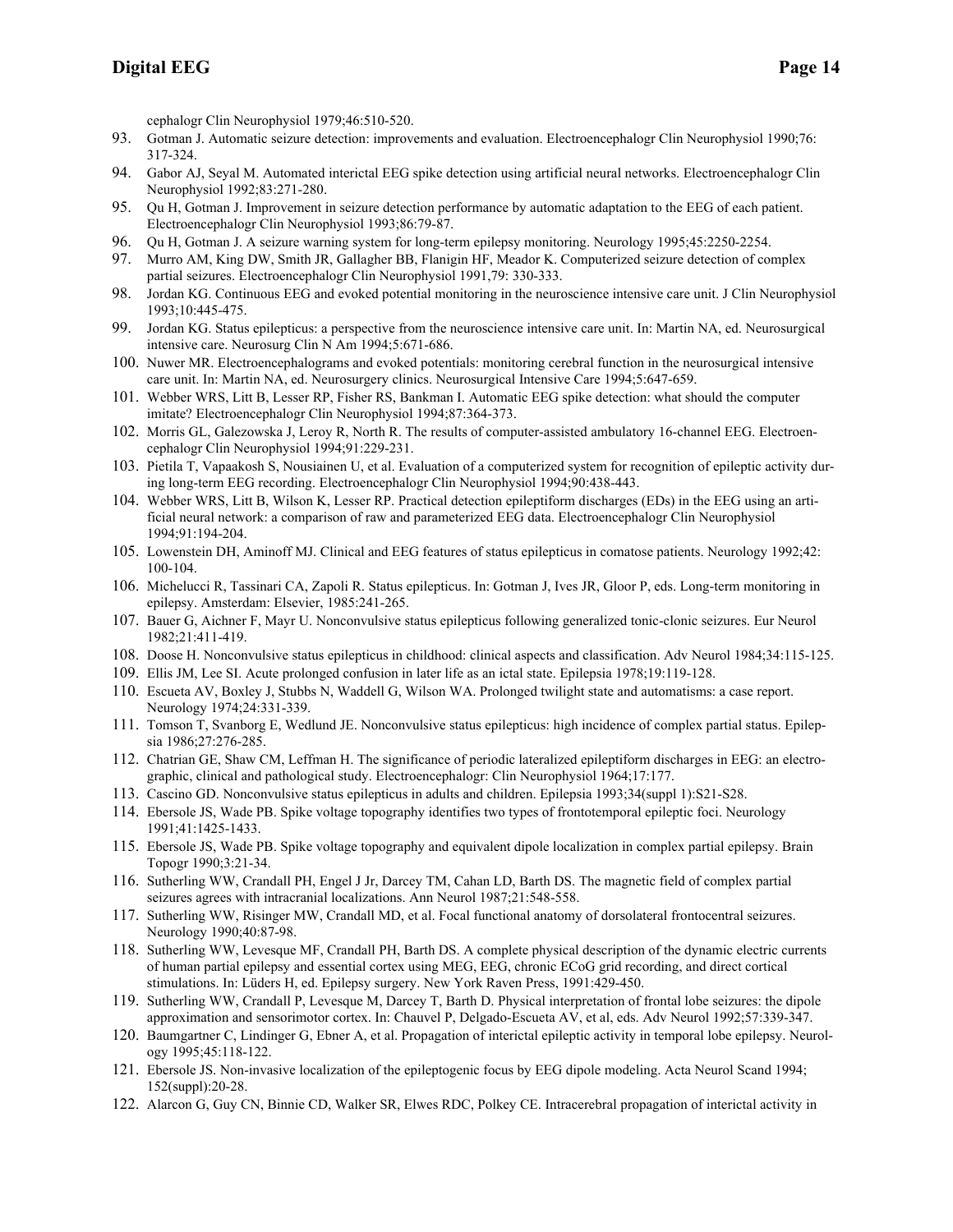- 123. Nakasato N, Levesque MF, Barth DS, Baumgartner C, Rogers RL, Sutherling WW. Comparisons of MEG, EEG, and ECoG source localization in neocortical partial epilepsy in humans. Electroencephalogr Clin Neurophysiol 1994;91:171- 178.
- 124. Wong PKH. Stability of source estimates in rolandic spikes. Bram Topogr 1989;2:31-36.
- 125. Weinberg H, Wong PKH, Crisp D, Johnson B, Cheyne D. Use of multiple dipole analysis for the classification of benign rolandic epilepsy. Brain Topogr 1990;3:183-190.
- 126. Van der Meij W, Van Huffelen AC, Wieneke GH, Willemse J. Sequential EEG mapping may differentiate "epileptic" from "non-epileptic" rolandic spikes. Electroencephalogr Clin Neurophysiol 1992;82:408-414.
- 127. Yoshinaga H, Amano R, Oka E, Ohtahara S. Dipole tracing in childhood epilepsy with special reference to rolandic epilepsy. Brain Topogr 1992,4:193-199.
- 128. Brazier MAB. Interactions of deep structures during seizures in man. In: Petsche H, Brazier MAB, eds. Synchronization of EEG activity in epilepsies. New York: Springer Verlag, 1972b:409-427.
- 129. Gotman J. Interhemispheric relations during bilateral spike-and-wave activity. Epilepsia 1981;22:453-466.
- 130. Kobayashi K, Ohtsuka Y, Oka E, Ohtahara S. Primary and secondary bilateral synchrony in epilepsy: differentiation by estimation of interhemispheric small time differences during short spike-wave activity. Electroencephalogr Clin Neurophysiol 1992;83:93-103.
- 131. Hughes JR. Topographic mapping of different types of bilateral spike and wave complexes. J Epilepsy 1990;3:67-74.
- 132. Franaszczuk PJ, Bergey GK, Kaminski MJ. Analysis of mesial temporal seizure onset and propagation using the directed transfer function method. Electroencephalogr C Neurophysiol 1994;91:413-427.
- 133. Lieb JP, Sperling MR, Mendius JR, Skomer CE, Engel J Jr. Visual versus computer evaluation of thiopental-induced EEG changes in temporal lobe epilepsy. Electroencephalogr Clin Neurophysiol 1986;63:395-407.
- 134. Harner RN, Jackel RA, Mawhinney-Hee MR, Sussman NM. Computed EEG topography in epilepsy. Rev Neurol (Paris) 1987;143:457-461.
- 135. Hughes JR, Taber JE, Fino JJ. The effect of spikes and spike-free epochs on topographic brain maps. Clin Electroencephalogr 1991;2215:150-60.
- 136. Panet-Raymond D, Gotman J. Asymmetry in delta activity in patients with focal epilepsy. Electroencephalogr Clin Neurophysiol 1990;75:474-481.
- 137. Logar Ch. The EEG mapping in the evaluation of patients with late onset epilepsy. Brain Topogr 1992;4:229-235.
- 138. Verma NP, Twitty GR, Fuerst DR. Event-related potentials in complex partial seizures. Brain Topogr 1993;6:35-41.
- 139. Fisher RS, Webber WRS, Lesser RP, Arroyo S, Uematsu S. High-frequency EEG activity at the start of seizures. J Clin Neurophysiol 1992;9:441-448.
- 140. Alarcon G, Binnie CD, Elwes RDC, Polkey CE. Power spectrum and intracranial EEG patterns at seizure onset in partial epilepsy. Electroencephalogr Clin Neurophysiol 1994;94:326-337.
- 141. Allen PJ, Fish DR, Smith SJ. Very high-frequency rhythmic activity during SEEG suppression in frontal lobe epilepsy. Electroencephalogr Clin Neurophysiol 1992;82:155-159.
- 142. Johnson SF. Diagnosis by electroencephalographic topography. J Neuroimaging 1993;3:20-27.
- 143. Oken BS, Chiappa KH, Salinsky M. Computerized EEG frequency analysis: sensitivity and specificity in patients with focal lesions. Neurology 1989;39:1281-1287.
- 144. Salinsky MC, Oken BS, Kramer RE, Morehead L. A comparison of quantitative EEG frequency analysis and conventional EEG in patients with focal brain lesions. Electroencephalogr Clin Neurophysiol 1992;83:358-366.
- 145. Brigell MG, Celesia GG, Salvi F, Clark-Bash R. Topographic mapping of electrophysiologic measures in patients with homonymous hemianopia. Neurology 1990;40:1566-1570.
- 146. Nagata K, Yunoki K, Araki G, Mizukami M. Topographic electroencephalographic study of transient ischemic attacks. Electroencephalogr Clin Neurophysiol 1984;58:291-301.
- 147. Nagata K, Mizukami M, Araki G, Kawase T, Hirano M. Topographic electroencephalographic study of cerebral infarction using computed mapping of the EEG. J Cereb Blood Flow Metab 1982;2:79-88.
- 148. Nagata K, Tagawa K, Hiroi S, Shishido F, Uemura K. Electroencephalographic correlates of blood flow and oxygen metabolism provided by positron emission tomography in patients with cerebral infarction. Electroencephalogr Clin Neurophysiol 1989;72:16-30.
- 149. Nagata K. Topographic EEG in brain ischemia: correlation with blood flow and metabolism. Brain Topography 1988;1: 97-106.
- 150. Nuwer MR, Jordan SE, Ahn SS. Evaluation of stroke using EEG frequency analysis and topographic mapping. Neurology 1987;37:1153-1159.
- 151. Jackel RA, Harner RN. Computed EEG topography in acute stroke. Neurophysiol Clin 1989;19:185-197.
- 152. Faught E. Current role of electroencephalography in cerebral ischemia. Stroke 1993;24:609-613.
- 153. Ingvar DH, Sjolund B, Ardo A. Correlation between dominant EEG frequency, cerebral oxygen uptake and blood flow. Electroencephalogr Clin Neurophysiol 1976;41:268-276.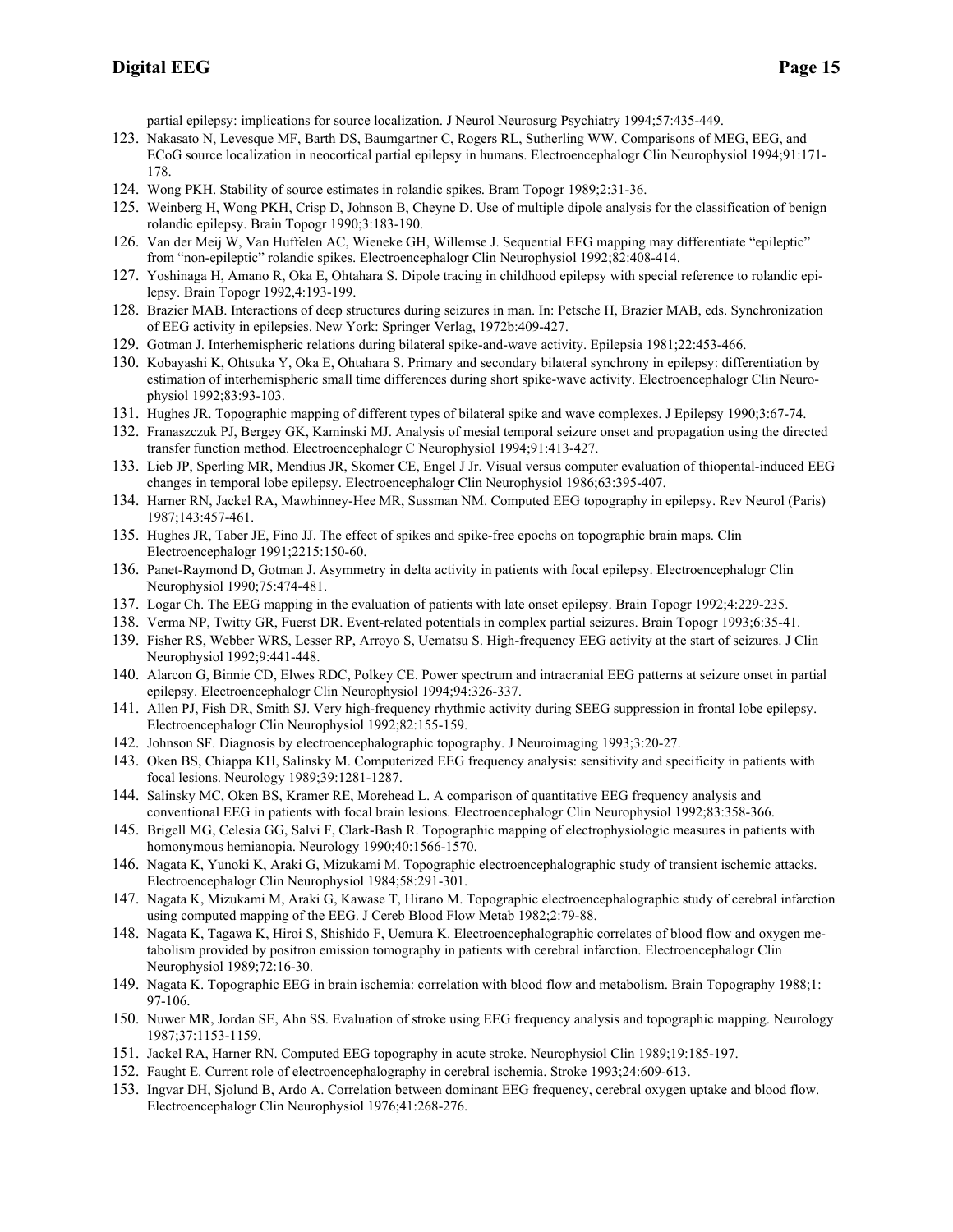- 154. Jonkman EJ, Poortvliet DCJ, Veering MM, DeWeerd AW, John ER. The use of neurometrics in the study of patients with cerebral ischemia. Electroencephalogr Clin Neurophysiol 1985;61:333-341.
- 155. Sainio K, Stenberg D, Keskimäki I, Muuronen A, Kaste M. Visual and spectral EEG analysis in the evaluation of the outcome in patients with ischemic brain infarction. Electroencephalogr Clin Neurophysiol 1983;56:117-124.
- 156. Tolonen U, Ahonen A, Sulg IA, et al. Serial measurements of quantitative EEG and cerebral blood flow and circulation time after brain infarction. Acta Neuro Scand 1981;63:145-155.
- 157. Tolonen U, Sulg IA. Comparison of quantitative EEG parameters from four different analysis techniques in evaluation of relationships between EEG and CBF in brain infarction. Electroencephalogr Clin Neurophysiol 1981;51:177-185.
- 158. Mies G, Hoppe G, Hossmann K-A. Limitations of EEG frequency analysis in the diagnosis of intracerebral diseases. In: Pfurtacheller G, Jonkman EJ, Lopes da Silva FH, eds. Brain ischemia: quantitative EEG and imaging techniques, vol. 62. Amsterdam: Elsevier, 1984:85-103.
- 159. Chiappa KH, Burke SR, Young RR. Results of electroencephalographic monitoring during 367 carotid endarterectomies: use of a dedicated minicomputer. Stroke 1979;10:381-388.
- 160. Ahn SS, Jordan SE, Nuwer MR, Marcus DR, Moore WS. Computed electroencephalographictopographic brain mapping. J Vasc Surg 1988;8:247-254.
- 161. Redekop G, Ferguson G. Correlation of contralateral stenosis and intraoperative electroencephalogram change with risk of stroke during carotid endarterectomy. Neurosurgery 1992; 30:191-194.
- 162. Kawahara N, Tanaka H, Sakamoto T, et al. Clinical application of the multidimensional neurological monitoring system and the cerebrosystemic hemodynamic profile for critically ill neurosurgical patients. Neurol Med Chir (Tokyo) 1988;28:27-33.
- 163. Labar DR, Fisch BJ, Pedley TA, Fink ME, Solomon RA. Quantitative EEG monitoring for patients with subarachnoid hemorrhage. Electroencephalogr Clin Neurophysiol 1991;78:325-332.
- 164. Passouant P, Cadihac J, Delange M, Baldy-Moulinier M, Kassabgui ME. Differential electrical stages and cyclic organization of post-traumatic comas: polygraphic recording of long duration. Electroencephalogr Clin Neurophysiol 1965;18:720.
- 165. Bergamasco B, Bergamini L, Doriguzzi T. Clinical value of the sleep electroencephalographic patterns in post-traumatic coma. Acta Neurol Scand 1968a;44:495-511.
- 166. Bergamasco B, Bergamini L, Doriguzzi T, et al. EEG sleep patterns as a prognostic criterion in post-traumatic coma. Electroencephalogr Clin Neurophysiol 1986b;24:374-377.
- 167. Bricolo A, Gentilomo A, Rosadini G, Rossi GF. Long-lasting post-traumatic unconsciousness. Acta Neurol Scand 1968;44:512-532.
- 168. Bricolo A, Turrazzi S, Faccioli F, Odonizzi F, Sciaretta G, Erculiani P. Clinical application of compressed spectral array in long-term EEG monitoring of comatose patients. Electroencephalogr Clin Neurophysiol 1978;45:211-225.
- 169. Hughes JR, Cayaffa J, Leestma J, Mizuna Y. Alerting "waking" and "sleeping" EEG patterns in a deeply comatose patent. Clin Electroencephalogr 1972;3:86-93.
- 170. Bricolo A. Electroencephalography in neurotraumatology. Clin Electroencephalogr 1976;7:184-197.
- 171. Karnaze DS, Marshall LF, Bickford RG. EEG monitoring of clinical coma: spectral array. Neurology 1982;32:289-292.
- 172. Bricolo A, Turrazzi S, Faccioli F. Combined clinical and EEG examinations for assessment of severity of acute head injuries: electrophysiological methods. Acta Neurochir Suppl (Wien) 1979;28:35-39.
- 173. Steudel Wl, Kruger J. Using the spectral analysis of the EEG for prognosis of severe brain injuries in the first posttraumatic week. Acta Neurochir Suppl (Wien) 1979;28:40-42.
- 174. Cant BR, Shaw NA. Monitoring by compressed spectral array in prolonged coma. Neurology 1984;34:35-39.
- 175. Prior P. Electroencephalography in cerebral monitoring: coma, cerebral ischemia and epilepsy. In: Stalberg E, Young RR, eds. Clinical neurophysiology, neurology volume I. London: Butterworths, 1981:347-383.
- 176. Stidham GL, Nugent SK, Rogers MC. Monitoring cerebral electrical function in the ICU. Crit Care Med 1980;8:519-523.
- 177. Maynard DE, Jenkinson JL. The cerebral function analyzing monitor. Anaesthesia 1984;39:678-690.
- 178. Archibald JE, Drazkowski JF. Clinical applications of compressed spectral analysis (CSA) in OR/IC settings. Am J EEG Technol 1985;25:13-36.
- 179. Dusser A, Navelet Y, Devictor D, Landrieu P. Short- and long-term prognostic value of the electroencephalogram in children with severe head injury. Electroencephalogr Clin Neurophysiol 1989;73:85-93.
- 180. Rogers AT, Stump DA. Cerebral physiologic monitoring. Neurologic Critical Care 1989;89:845-861.
- 181. Rivierez M, Landau-Ferey J, Grob R, Grosskopf D, Philippon J. Value of electroencephalogram in prediction and diagnosis of vasospasm after intracranial aneurysm rupture. Acta Neurochir (Wien) 1991;110:17-23.
- 182. Hilz MJ, Litscher G; Weis M, et al. Continuous multivariable monitoring in neurological intensive care patients: preliminary reports on four cases. Intensive Care Med 1991;17:87-93.
- 183. Chiappa KH. Electrophysiologic monitoring In: Ropper AH, Kennedy SK, eds. Neurological and neurosurgical intensive care. 2nd ed. Rockville, MD: Aspen Publ., 1987.
- 184. Brenner RP, Ulrich RF, Spiker DG, et al. Computerized EEG spectral analysis in elderly normal, demented and depressed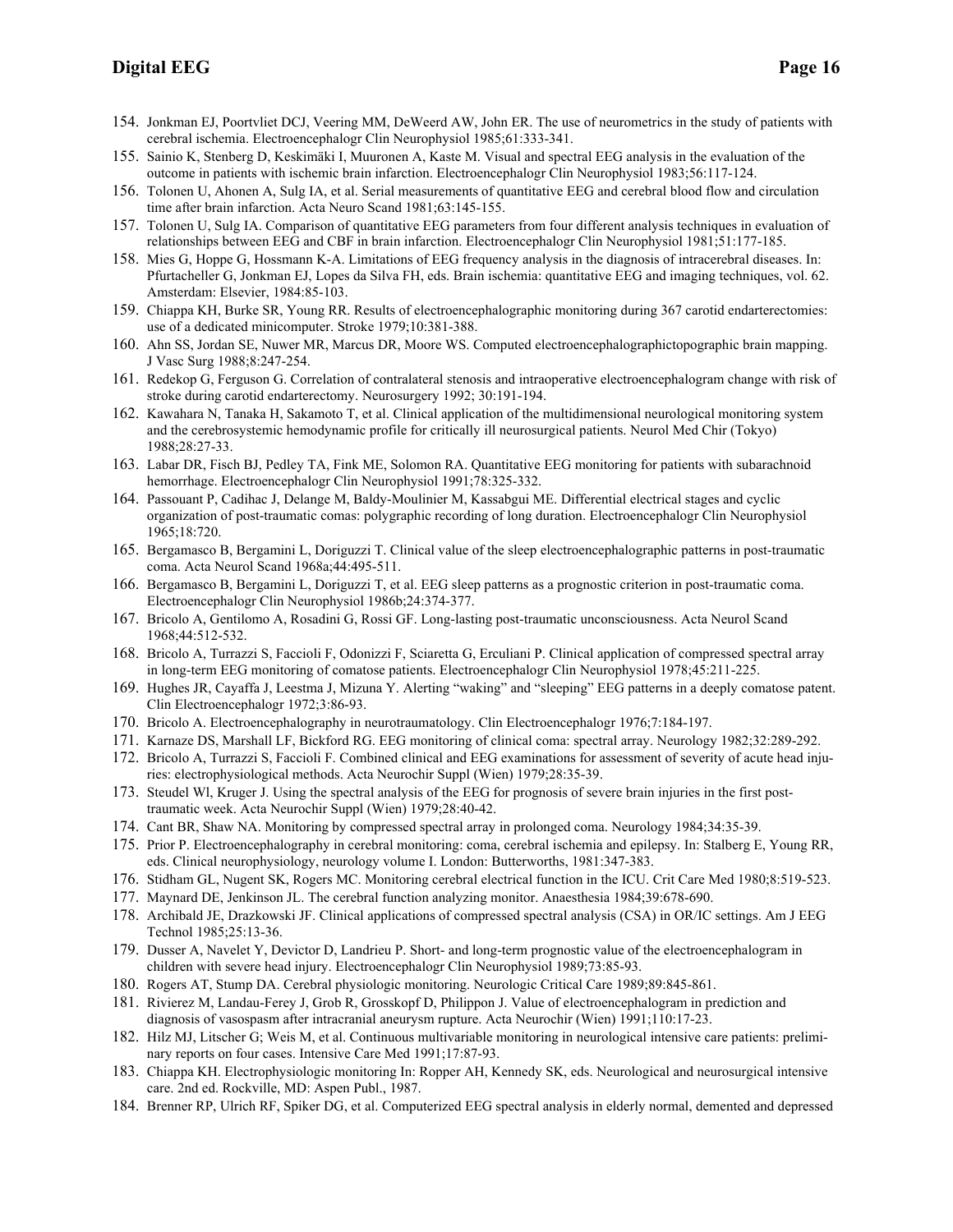- 185. Brenner RP, Reynolds CF III, Ulrich RF. Diagnostic efficacy of computerized spectral versus visual EEG analysis in elderly normal, demented and depressed subjects. Electroencephalogr Clin Neurophysiol 1988;69:110-117.
- 186. Brenner RP, Reynolds CF III, Ulrich RF. EEG findings in depressive pseudodementia and dementia with secondary depression. Electroencephalogr Clin Neurophysiol 1989;72:298-304.
- 187. Breslau J, Starr A, Sicotte N, Higa J, Buchsbaum MS. Topographic EEG changes with normal aging and SDAT. Electroencephalogr Clin Neurophysiol 1989;72:281-289.
- 188. Erkinjuntti T, Larsen T, Sulkava R, Ketonen L, Laaksonen R, Palo J. EEG in the differential diagnosis between Alzheimer's disease and vascular dementia. Acta Neurol Scand 1988;77:36-43.
- 189. Schreiter-Gasser U, Gasser T, Ziegler P. Quantitative EEG analysis in early onset Alzheimer's disease: a controlled study. Electroencephalogr Clin Neurophysiol 1993;86:15-22.
- 190. Schreiter-Gasser U, Gasser T, Ziegler P. Quantitative EEG analysis in early onset Alzheimer's disease: correlations with severity, clinical characteristics, visual EEG and CCT. Electroencephalogr Clin Neurophysiol 1994;90:267-272.
- 191. Hier DB, Mangone CA, Ganellen R, et al. Quantitative measurement of delta activity in Alzheimer's disease. Clin Electroencephalogr 1991;22:178-182.
- 192. Jordan SE, Nowacki R, Nuwer M. Computerized electroencephalography in the evaluation of early dementia. Brain Topogr 1989;1:271-282.
- 193. Logar Ch, Grabmair W, Schneider G, Lechner H. EEG-Veränderungen bei seniler demenz von Alzheimer typ. Z EEG-EMG 1987;18:214-216.
- 194. Prichep LS, John ER, Ferris ER, Reisberg SH, Alper K, Cancro R. Quantitative EEG correlates of cognitive deterioration in the elderly. Neurobiol Aging 1994;15:85-90.
- 195. Mody CK, McIntyre HB, Miller BL, Read SL. Topographic brain mapping and EEG frequency analysis in Alzheimer disease: a preliminary report. Bull Clin Neurosci 1988;53:94-97.
- 196. Penttila M, Partanen JV, Soininen H, Riekkinen PJ. Quantitative analysis of occipital EEG in different stages of Alzheimer's disease. Electroencephalogr Clin Neurophysiol 1985; 60:1-6.
- 197. Signorino M, Pucci E, Berlardinelli N, Nolfe G, Angeleri F. EEG spectral analysis in vascular and Alzheimer dementia. Electroencephalogr Clin Neurophysiol 1995;94:313-325.
- 198. Soininen H, Partanen J, Laulumma V, Pääkkönen A, Helkala E-L. Serial EEG in Alzheimer's disease: 3 year follow-up and clinical outcome. Electroencephalogr Clin Neurophysiol 1991;79:342-348.
- 199. Soininen H, Partanen J, Laulumaa V, Helkala E-L, Laakso M, Riekkinen PJ. Longitudinal EEG spectral analysis in early stage of Alzheimers disease. Electroencephalogr Clin Neurophysiol 1989;72:290-297.
- 200. Coben LA, Chi D, Snyder AZ, Storandt M. Replication of a study of frequency analysis of the resting awake EEG in mild probable Alzheimer's disease. Electroencephalogr Clin Neurophysiol 1990;75:148-154.
- 201. Helkala E-L, Laulumaa V, Soininen H, Partanen J, Riekkinen PJ. Different patterns of cognitive decline related to normal or deteriorating EEG in a 3-year follow-up study of patients with Alzheimer's disease. Neurology 1991;41:528-532.
- 202. Hooijer C, Jonker C, Posthuma J, Visser SL. Reliability, validity and follow-up of the EEG in senile dementia: sequelae of sequential measurement. Electroencephalogr Clin Neurophysiol 1990;76:400-412.
- 203. Sloan EP, Fenton GW. EEG power spectral and cognitive change in geriatric psychiatry: a longitudinal study. Electroencephalogr Clin Neurophysiol 1993;86:361-367.
- 204. Sloan EP, Fenton GW, Kennedy NSJ, MacLennan JM. Neurophysiology and SPECT cerebral blood flow patterns in dementia. Electroencephalogr Clin Neurophysiol 1994;91:163-170.
- 205. Duffy FH, Albert MS, McAnuly G. Brain electrical activity in patients with presenile and senile dementia of the Alzheimer type. Ann Neurol 1984;16:439-448.
- 206. Holschneider DP, Leuchter AF. Beta activity in aging and dementia. Brain Topogr 1995;8:169-180.
- 207. Saletu B, Anderer P, Paulus E, et al. EEG brain mapping in diagnostic and therapeutic assessment of dementia. Alzheimer Dis Assoc Disord 1991;5:(suppl 1):S57-S75.
- 208. Koponen H, Partanen J, Pääkkönen A, Mattila E, Riekkinen PJ. EEG spectral analysis in delirium. J Neurol Neurosurg Psychiatry 1989;52:980-985.
- 209. Pritchard WS, Duke DW, Coburn KL, et al. EEG-based neural-net predictive classification of Alzheimer's disease versus control subjects is augmented by non-linear EEG measures. Electroencephalogr Clin Neurophysiol 1994;91: 118-130.
- 210. Anderer P, Saleutu B, Klöppel B, Semlitsch HV, Werner H. Discrimination between demented patients and normals based on topographic EEG slow wave activity: comparison between *z* statistics, discriminant analysis and artificial neural network classifiers. Electroencephalogr Clin Neurophysiol 1994;91:108-117.
- 211. Szelies B, Mielke R, Herholz K, Heiss WD. Quantitative topographical EEG compared to FDG PET for classification of vascular and degenerative dementia. Electroencephalogr Clin Neurophysiol 1994;91:131-139.
- 212. Besthorn C, Förstl H, Geiger-Kabisch C, Sattel H, Gasser T. Schreiter-Gasser U. EEG coherence in Alzheimer disease. Electroencephalogr Clin Neurophysiol 1994;90:242-245.
- 213. Leuchter AF, Newton TF, Cook JA, Walter DO, Rosenberg-Thompson S, Lachenbruch PA. Changes in brain functional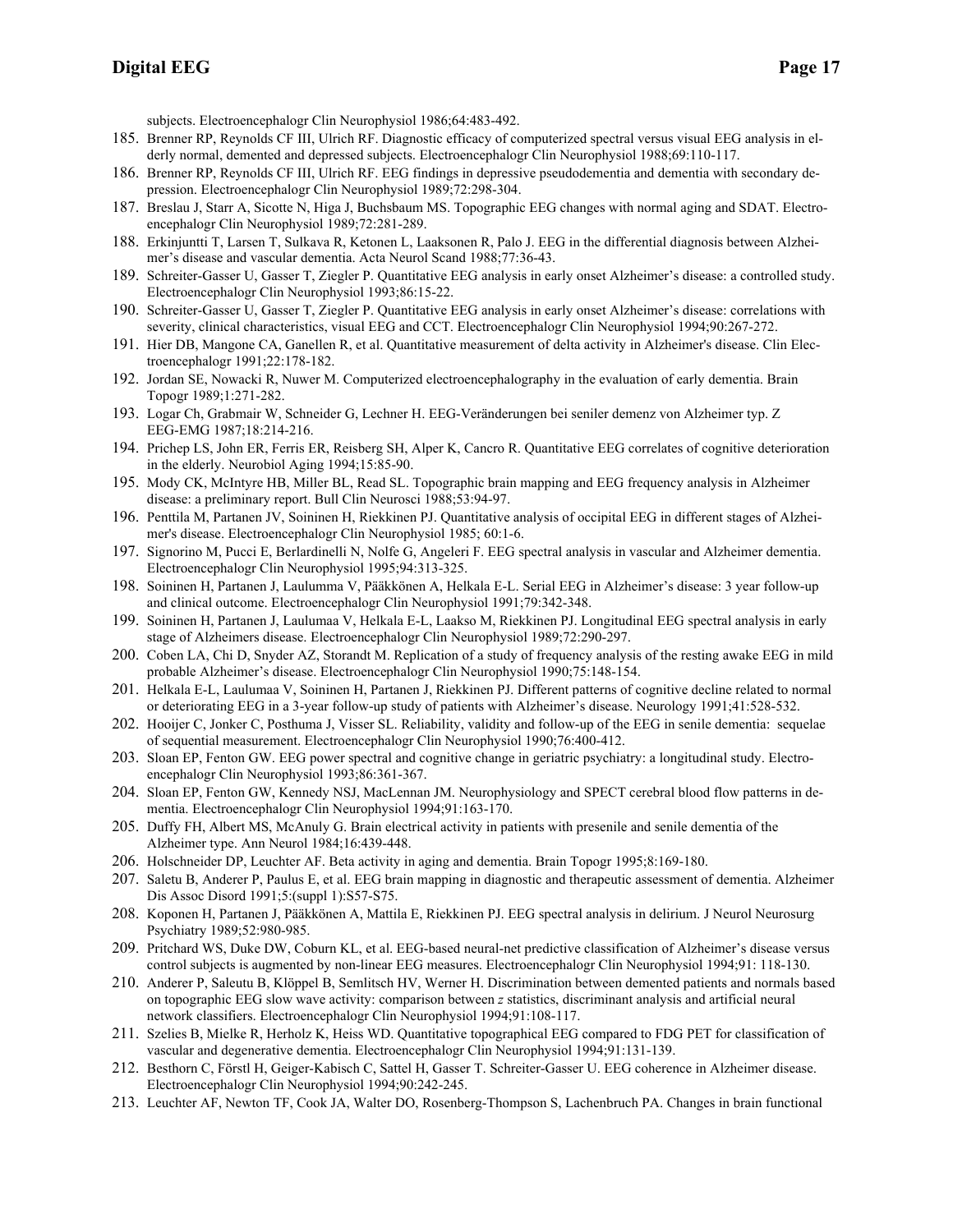connectivity in Alzheimer-type and multi-infarct dementia. Brain 1992;115:l543-1561.

- 214. Goodin DS, Squires KC, Starr A. Long latency event-related components of the auditory evoked potential in dementia. Brain 1978:101:635-648.
- 215. Goodin DS. Event-related (endogenous) potentials. In: Electrodiagnosis in clinical neurology. 3rd ed. New York: Churchill Livingstone, 1992:627-648.
- 216. Polich J, Ladish C, Bloom FE. P300 assessment of early Alzheimer's disease. Electroencephalogr Clin Neurophysiol 1990;77:179-189.
- 217. Marsh JT, Schubarth G, Brown WS, et al. PET and P300 relationships in early Alzheimer's disease. Neurobiol Aging 1990;11:471-476.
- 218. Maurer K, Ihi R, Dierks Th. Topographie der P300 in der psychiatrie: II. Kognitive P300-felder bie demenz. Z EEG-EMG 1988;19:26-29.
- 219. Holt LE, Raine A, Pa G, Schneider LS, Henderson VW, Pollock VE. P300 topography in Alzheimer's disease. Psychophysiology 1995;32:257-265.
- 220. Hamburger HL, Triantafyllou NI. Clinical applications of auditory event related potentials in neurology. Brain Topogr 1990;3:49-52.
- 221. Sagalés T, Gimeno V, de la Calzada MD, Casellas F, Macia MD, Soriano MV. Brain mapping analysis in patients with hepatic encephalopathy. Brain Topogr 1990;2:221-228.
- 222. Van der Rijt C, Schalm SW. Quantitative EEG analysis and survival in liver disease. Electroencephalogr Clin Neurophysiol 1985;61:502-504.
- 223. Van der Rijt CD, Schalm SW, De Groot GH, De Vlieger M. Objective measurement of hepatic encephalopathy by means of automated EEG analysis. Electroencephalogr Clin Neurophysiol 1984;57:423-426.
- 224. Epstein CM, Riether AM, Henderson RM, Cotsonis GA. EEG in liver transplantation: visual and computerized analysis. Electroencephalogr Clin Neurophysiol 1992;83:367-37l
- 225. Hughes JR, Wilson WP. EEG and evoked potentials in psychiatry and behavioral neurology. Boston, MA: Butterworth Publishers, 1993.
- 226. American Psychiatric Association. Quantitative electroencephalography: a report on the present state of computerized EEG techniques. American Psychiatric Association Task Force on Quantitative Electrophysiological Assessment Am J Psychiatry 1991;148:961-964.
- 227. Hooshmand H, Beckner E, Radfar F. Technical and clinical aspects of topographic brain mapping. Clin Electroencephalogr 1989;20:235-247.
- 228. Johnstone J, Thatcher RW. Quantitative EEG analysis and rehabilitation issues in mild traumatic brain injury. Journal of Insurance Medicine 1991;23:228-232.
- 229. Green J, Leon-Barth C, Dieter J, Benfante P, Walker D. Somatosensory evoked responses via electronic brain imaging (EBI). Clin Electroencephalogr 1992;23:79-88.
- 230. Jerrett SA, Corsak J. Clinical utility of topographic EEG brain mapping. Clin Electroencephalogr 1988;19:134-143.
- 231. Wirsén A, Stenberg G, Rosén I, Ingvar DH. Quantified EEG and cortical evoked responses in patients with chronic traumatic frontal lesions. Electroencephalogr Clin Neurophysiol 1992;84:127-138.
- 232. Tebano MT, Cameroni M, Gallozzi G, et al. EEG spectral analysis after minor head injury in man. Electroencephalogr Clin Neurophysiol 1988;70:185-189.
- 233. Thatcher RW, Walker RA, Gerson I, Geisler FH. EEG discriminant analyses of mild head trauma. Electroencephalogr Clin Neurophysiol 1989;73:94-106.
- 234. Thatcher RW, Cantor DS, McAlaster R, Geisler F, Krause P. Comprehensive predictions of outcome in closed head-injured patients. The development of prognostic equations. Ann NY Acad Sci 1991,620:82-101.
- 235. Dusser A, Navelet Y, Devictor D, Landrieu P. Short- and long-term prognostic value of the electroencephalogram in children with severe head injury. Electroencephalogr Clin Neurophysiol 1989;73:85-93.
- 236. Moulton RJ, Marmarou A, Ronen J, et al. Spectral analysis of the EEG in craniocerebral trauma. Can J Neurol Sci 1988; 15:82-86.
- 237. Hutchinson DO, Frith RW, Shaw NA, Judson JA, Cant BR. A comparison between electroencephalography and somatosensory evoked potentials for outcome prediction following severe head injury. Electroencephalogr Clin Neurophysiol 1991;78:228-233.
- 238. Stone JL, Ghaly RF, Hughes JR. Electroencephalography in acute head injury. Electroencephalogr Clin Neurophysiol 1988;5:125-133.
- 239. Rae-Grant AD, Barbour PJ, Reed J. Development of a novel EEG rating scale for head injury using dichotomous variables. Electroencephalogr Clin Neurophysiol 1991;79:349-357.
- 240. Synek V. Prognostically important EEG coma patterns in diffuse anoxic and traumatic encephalopathies in adults. J Clin Neurophysiol 1988;5:161-174.
- 241. Rumpl E, Lorenzi E, Hackl J, Gerstenbrand F, Hengl W. The EEG at different stages of acute secondary traumatic midbrain and bulbar brain syndromes. Electroencephalogr Clin Neurophysiol 1981;46:487-497.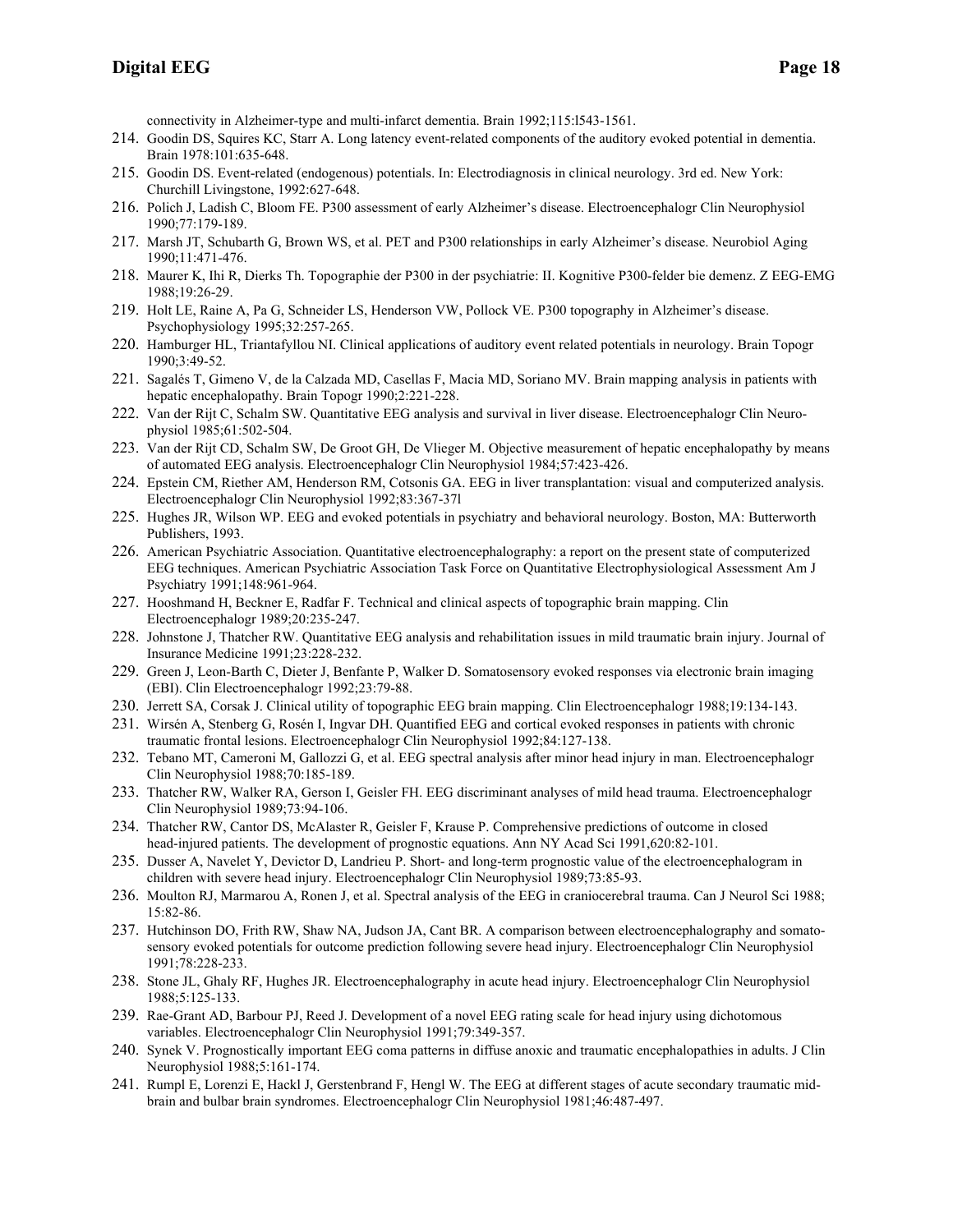- 242. Colon EJ, Notermans SLH, de Weerd JPC, Kap J. The discriminating role of EEG power spectra in dyslexic children. J Neurol 1979;221:257-262.
- 243. Sutton JP, Whitton JL, Topa M, Moldofsky H. Evoked potential maps in learning disabled children. Electroencephalogr Clin Neurophysiol 1986;65:399-404.
- 244. Galin D, Raz J, Fein G, Johnstone J, Herron J, Yingling C. EEG spectra in dyslexic and normal readers during oral and silent reading. Electroencephalogr Clin Neurophysiol 1992;82:87-101.
- 245. Hughes JR, Park GE. The EEG in dyslexia. In: Kellaway P, Petersen I, eds. Clinical EEG of children. Stockholm: Almquist & Wiksell, 1958:307-327.
- 246. Ahn H, Prichep L, John ER, Baird H, Trepetin M, Kaye H. Developmental equations reflect brain dysfunctions. Science 1980;210:1259-1262.
- 247. Johnstone J, Galin D, Fein G, Yigling C, Herron J, Marcus M. Regional brain activity in dyslexic and control children during reading tasks: visual probe event-related potentials. Brain Lang 1984;21:233-254.
- 248. Fein G, Galin D, Johnstone J, Yingling C, Marcus M, Kiersch M. EEG power spectra in normal and dyslexic children. I. Reliability during passive conditions. Electroencephalogr Clin Neurophysiol 1983;55:399-405.
- 249. Fein G, Galin D, Yingling CD, Johnstone J, Davenport L, Herron J. EEG spectra in dyslexic and controls boys during resting conditions. Electroencephalogr Clin Neurophysiol 1986;63:87-97.
- 250. Rumsey JM, Coppola R, Denckla MB, Hamburger SD, Kruesi MJ. EEG spectra in severely dyslexic men: rest and word and design recognition. Electroencephalogr Clin Neurophysiol 1989;73:30-40
- 251. Byring RF. EEG correlation topography in poor spellers. Electroencephalogr Clin Neurophysiol 1986;63:1-9.
- 252. Duffy FH, Denckla MB, Bartels PH, Sandini G. Dyslexia: regional differences in brain electrical activity by topographic mapping. Ann Neurol 1980a;7:412-420.
- 253. Duffy FH, Denckla MB, Bartels PH, Sandini G, Kiessling LS. Dyslexia: Automated diagnosis by computerized classification of brain electrical activity. Ann Neurol 1980b;7:421-428.
- 254. Byring RF, Salmi TK, Sainio KO, Orn HP. EEG in children with spelling disabilities. Electroencephalogr Clin Neurophysiol 1991;79:247-255.
- 255. Flynn JM, Deering WM. Subtypes of dyslexia: investigation of Boder's system using quantitative neurophysiology. Dev Med Child Neurol 1989;31:215-223.
- 256. Harmony T, Alvarez A, Pascual R, et al. EEG maturation of children with different economic and psychosocial characteristics. Int J Neurosci 1987;31:103-113.
- 257. Harmony T, Marosi E, Becker J, Rodriguez M, Reyes A, Fernandez T, Silva J, Bernal J. Longitudinal quantitative EEG study of children with different performances on a reading-writing test. Electroencephalogr Clin Neurophysiol 1995;95:426 -433.
- 258. Chabot RJ, Merkin H, Wood LM, Davenport TL, Serfontein G. Sensitivity and specificity of QEEG in children with attention deficit or specific developmental learning disorders. Clin Electroencephalogr 1996;27:26-34.
- 259. Levy F, Ward PB. Neurometrics, dynamic brain imaging and attention deficit hyperactivity disorder. J Paediatr Child Health 1995;31:279-283.
- 260. Thatcher RW, Lester ML. Nutrition, environmental toxins and computerized EEG: a mini-max approach to learning disabilities. J Learning Disab 1985;18:287-297.
- 261. Mann CA, Lubar JF, Zimmerman AW, Miller CA, Muenchen RA. Quantitative analysis of EEG in boys with attentiondeficit-hyperactivity disorder controlled study with clinical implications. Pediatr Neurol 1992;8:30-36.
- 262. Suffin SC, Emory WH. Neurometric subgroups in attentional and affective disorders and their association with pharmacotherapeutic outcome. Clin Electroencephalogr 1995;26:1-8.
- 263. Yingling CD, Galin D, Fein G, Peltzman D, Davenport L. Neurometrics does not detect 'pure' dyslexics. Electroencephalogr Clin Neurophysiol 1986;63:426-430.
- 264. Drake ME, Du Bois C, Huber S, Pakalnis A, Denio LS. EEG spectral analysis and time domain descriptors in headache. Headache 1988;28:201-203.
- 265. Drake ME, Hietter SA, Padamadan H, Bogner JE. Computerized EEG frequency analysis in Gilles de la Tourette syndrome. Clin Electroencephalogr 1991;22:250-253.
- 266. Hughes JR, Robbins LD. Brain mapping in migraine. Clin Electroencephalogr 1990;21:14-24.
- 267. Jonkman EJ, Lelieveld MHJ. EEG computer analysis in patients with migraine. Electroencephalogr Clin Neurophysiol 1981;52:652-655.
- 268. Jonkman EJ, DeWeerd AW, Poortvliet DCJ, Veldhuizen RJ, Emmen H. Electroencephalographic studies in workers exposed to solvents or pesticides. Electroencephalogr Clin Neurophysiol 1992;82:438-444.
- 269. Juhász Cs, Szirmai I. Spectral EEG parameters in patients with tick-bone encephalitis: a follow-up study. Clin Electroencephalogr 1993;24:53-58.
- 270. John ER, Prichep LS, Friedman J, Easton P. Neurometrics: computer-assisted differential diagnosis of brain dysfunctions. Science 1988;293:162-169.
- 271. Mas F, Prichep LS, Cancro R, John ER, Alper K. Neurometric-quantitative EEG as a diagnostic adjunct in clinical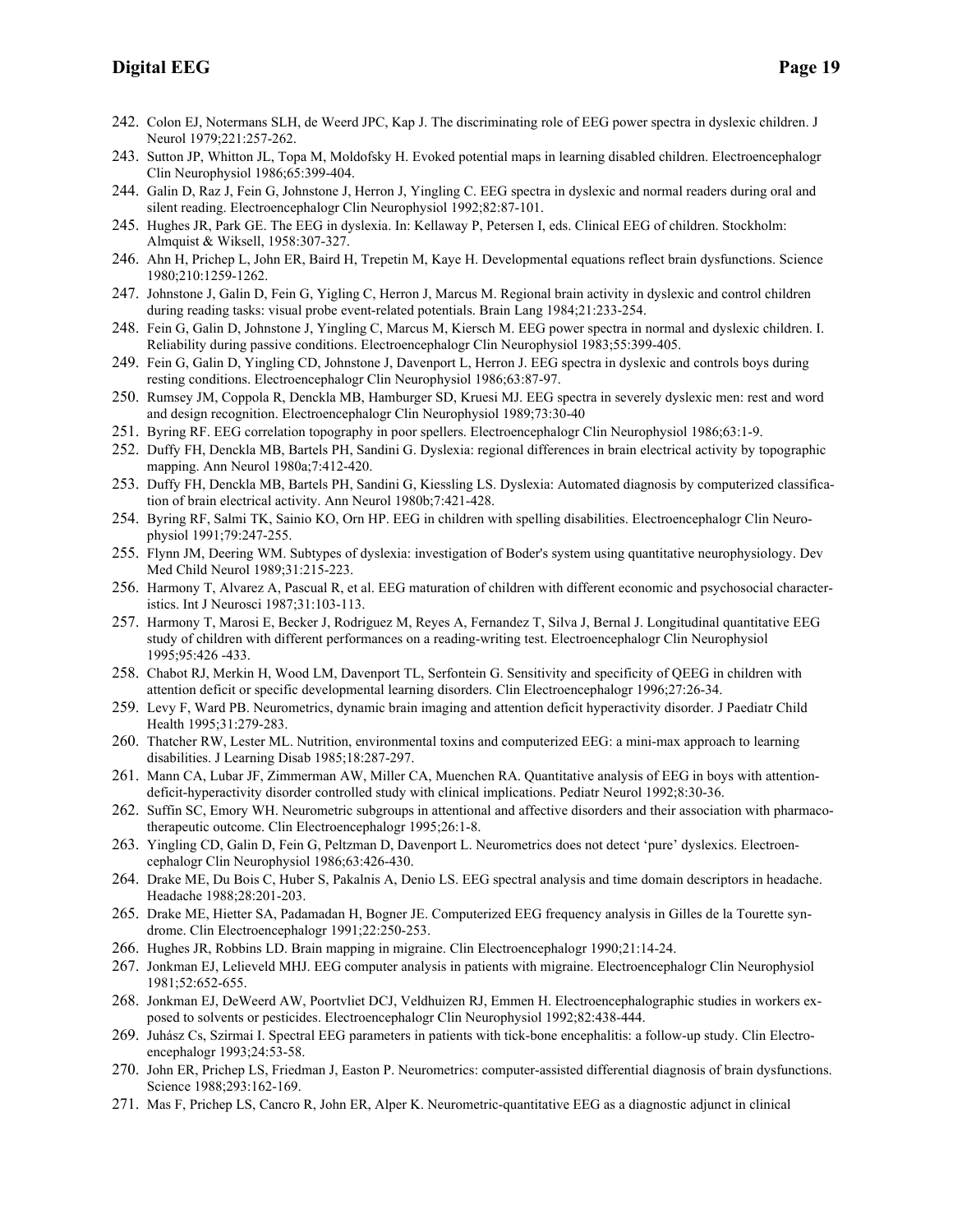psychiatry. Eur Psychiatry 1991;6:131-139.

- 272. Prichep LS, John ER. QEEG profiles of psychiatric disorders. Brain Topogr 1992;4:249-257.
- 273. Prichep LS, Mas F, Hollander E, et al. Quantitative electroencephalographic subtyping of obsessive-compulsive disorder. Psychiatry Res 1993;50:25-32.
- 274. Shagass C, Roemer RA. Evoked potential topography in major depression. II. Comparisons between subgroups. Int J Psychophysiol 1992;13:255-261.
- 275. John ER, Ahn H, Prichep L, Trepetin M, Brown D, Kaye H. Developmental equations for the electroencephalogram. Science 1980;210:1225-1258.
- 276. Itil TM. Qualitative and quantitative EEG findings in schizophrenia. Schizophr Bull 1977;3:61-79.
- 277. Morstyn R, Duffy FH, McCarley W. Altered topography of EEG spectral content in schizophrenia. Electroencephalogr Clin Neurophysiol 1983a;56:263-271.
- 278. Morstyn B, Duffy FH, McCarley W. Altered P300 topography in schizophrenia. Arch Gen Psychiatry 1983b,40:729-734.
- 279. Faux SF, McCarley RW, Nestor PG, et al. P300 topographic asymmetries are present in unmedicated schizophrenics. Electroencephalogr Clin Neurophysiol 1993;88:32-41.
- 280. Harmony T, Fernandez-Bouzas A, Marosi E, et al. Correlation between computed tomography and voltage and current source density spectral EEG parameters in patients with brain lesions. Electroencephalogr Clin Neurophysiol 1993;87: 196-205.
- 281. Chen ACN. Human brain measures of clinical pain: a review. I. Topographic mappings. Pain 1993;54:115-132.
- 282. Garber HJ, Weilburg JB, Duffy FH, Manschreck TC. Clinical use of topographic brain electrical activity mapping in psychiatry. J Clin Psychiatry 1989;50:205-211.
- 283. Abraham HD, Duffy FH. Computed EEG abnormalities in panic disorder with and without premorbid drug abuse. Biol Psychiatry 1991;29:687-690.
- 284. Ford MR, Goethe JW, Dekker DK. EEG coherence and power in the discrimination of psychiatric disorders and medication effects. Biol Psychiatry 1986;21:1175-1188.
- 285. Prichep LS, Lieber AL, John ER, et al. Quantitative EEG in depressive disorders. In: Shagass C, Josiassen RC, Roemer RA, eds. Brain electrical potentials and psychopathology. Amsterdam: Elsevier, 1986:223-224.
- 286. Merrin EL, Floyd TC, Fein G. EEG coherence in unmedicated schizophrenic patients. Biol Psychiatry 1989;25:60-66.
- 287. John ER, Prichep LS, Alper KR, et al. Quantitative electrophysiological characteristics and subtyping of schizophrenia. Biol Psychiatry 1994;36:801-826.
- 288. Pollock VE, Schneider LS. Quantitative, waking EEG research on depression. Biol Psychiatry 1990;27:757-780.
- 289. Shenton ME, Faux SF, McCarley RW, et al. Correlations between abnormal auditory P300 topography and positive symptoms in schizophrenia: a preliminary report. Biol Psychiatry 1989;25:710-716.
- 290. Struve FA, Straumanis JJ, Patrick G. Persistent topographic quantitative EEG sequelae of chronic marijuana use: a replication study and initial discriminant function analysis. Clin Electroencephalogr 1994;25:63-75.
- 291. Struve FA, Straumanis JJ, Patrick G, Price L. Topographic mapping of quantitative EEG variables in chronic heavy marijuana users: empirical findings with psychiatric patients. Clin Electroencephalogr 1989;20:6-23.
- 292. Alper KR, Chabot RJ, Kim AH, Prichep LS, John ER. Quantitative EEG correlates of crack cocaine dependence. Psychiatry Res 1990;35:95-106.
- 293. Roemer RA, Cornwell A, Jackson P, Dewart D. Quantitative EEG measures: correlations with lifetime exposure to cocaine, alcohol, marijuana in chronic polydrug abusers. Biol Psychiatry 1994;35:624-625.
- 294. Cornwell A, Roemer RA, Jackson P, Dew D. Paroxysmal-like EEG abnormalities associated with chronic polydrug abuse. Biol Psychiatry 1994;35:692-693.
- 295. Herning RI, Glober BJ, Koeppl B, Phillips RL, London ED. Cocaine induced increases in EEG alpha and beta activity: evidence for reduced cortical processing. Neuropsychopharmacology 1994;11:1-9.
- 296. Herning RI, Jones TR, Hooker WD, Mendelson J, Blackwell L. Cocaine increases EEG beta: a replication and extention of Hans Berger's historic experiments. Electroencephalogr Clin Neurophysiol 1985;60:470-477.
- 297. Lukas SE, Mendelson JH, Woods BT, Mello NK, K-Teoh S. Topographic distribution of EEG alpha activity during ethanol-induced intoxication in women. J Stud Alcohol 1989; 50:176 -184.
- 298. Prichep LS, Mas F, Hollander E, et al. Quantitative electroencephalographic (QEEG) subtyping of obsessive compulsive disorder. Psychiatry Res 1993;50:25-32.
- 299. Czobor P, Volavka J. Pretreatment EEG predicts short-term response to halopendol treatment. Biol Psychiatry 1991;30:927-942.
- 300. Czobor P, Volavka J. Quantitative EEG electroencephalogram of effect of risperidone in schizophrenic patients. J Clin Psychopharmacol 1993;13:332-342.
- 301. John ER, Easton P, Prichep LS, Friedman D. Standardized varimax descriptors of ERPs. II. Evaluation of psychiatric patients. Psychiatry Res 1994;55:13-40.
- 302. Hughes JR, Kuhlman DT, Fichtner CG, Gruenfeld MJ. Brain mapping in a case of multiple personality. Clin Electroencephalogr 1990;21:200-209.